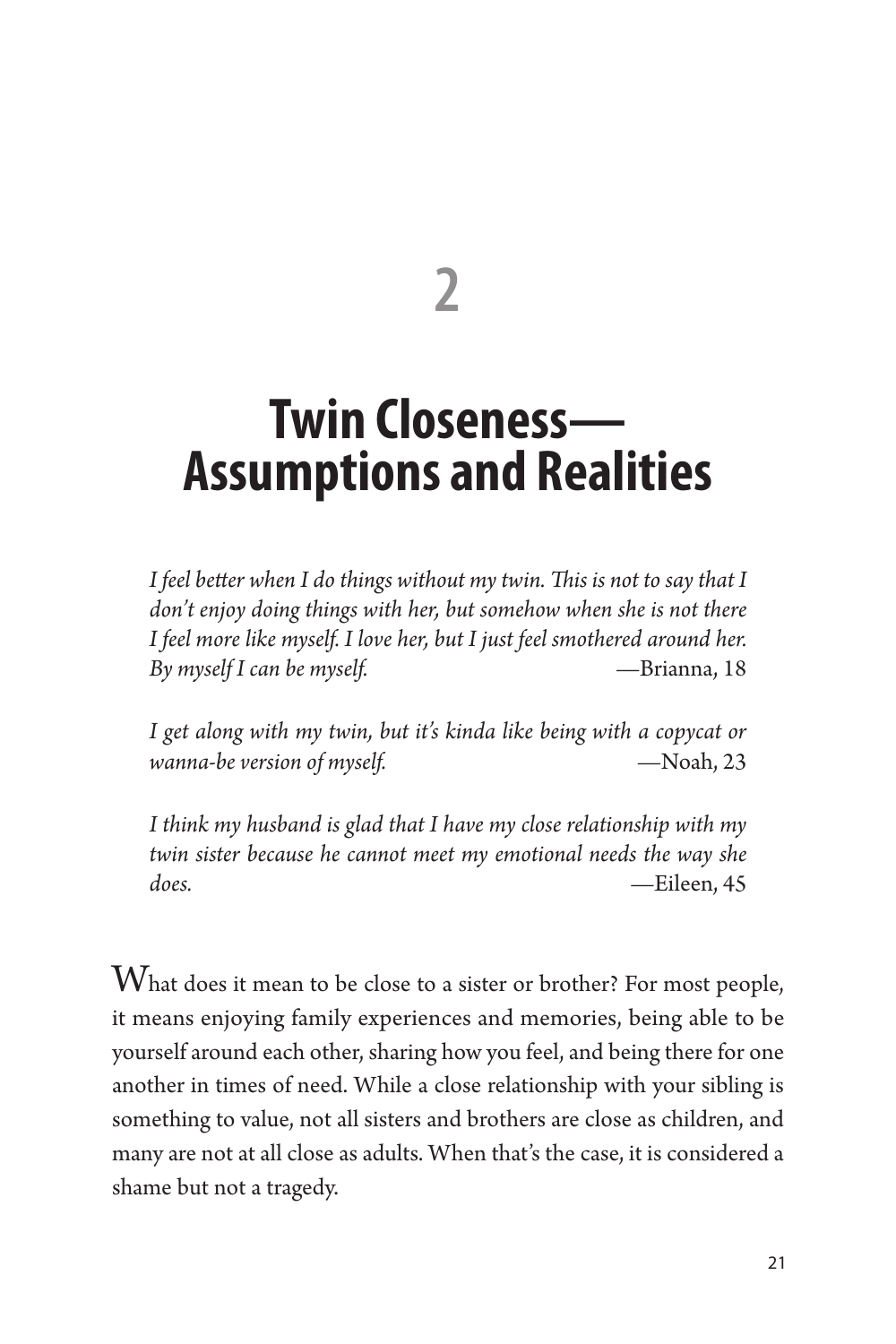For twins, however, the expectations are a lot higher. Due to the beliefs implicit in the twin mystique, many assume that throughout their lives, twins will feel closer to each other than to anyone else. Some take for granted that twins will enjoy a closer relationship with each other than with their parents, friends, other siblings, or even their mates. Such devoted intimacy does exist for a great many twins; however, many others experience their twinship quite differently.

In this chapter we're going to explore how the ultraclose relationship thought to be the norm for adult twins doesn't always gel with reality. What may feel like closeness to one twin can feel like overdependence to the other. The stories in this chapter reveal a spectrum of twinship experiences: some adult twins feel unable to get their needs met by anyone other than their twin; others feel frustrated by their desire to be more independent from their twin; some feel inauthentic for faking a closeness with their twin that they don't really feel; still others are seeking a balance between connection to and separation from their twin. Wherever you place yourself on the closeness continuum, this chapter will help you assess how comfortable you are with your own level of twin closeness and what changes you might want to consider.

## Twin Closeness: Choice or Obligation?

When twins have been raised as individuals, they experience their relationship as quite similar to that of singleton siblings—with perhaps a deepened connection due to their identical age. While they are likely to enjoy a close companionship, same-age siblings raised as unique individuals perceive themselves as separate from their twin. Their primary attachment is to their parents, not to their twin, so as children they receive essential parental nurturing and caretaking, which then enables them to develop a "self" apart from their twin. They may choose each other as playmates (and later on as best friends) when they're at home or at school, but they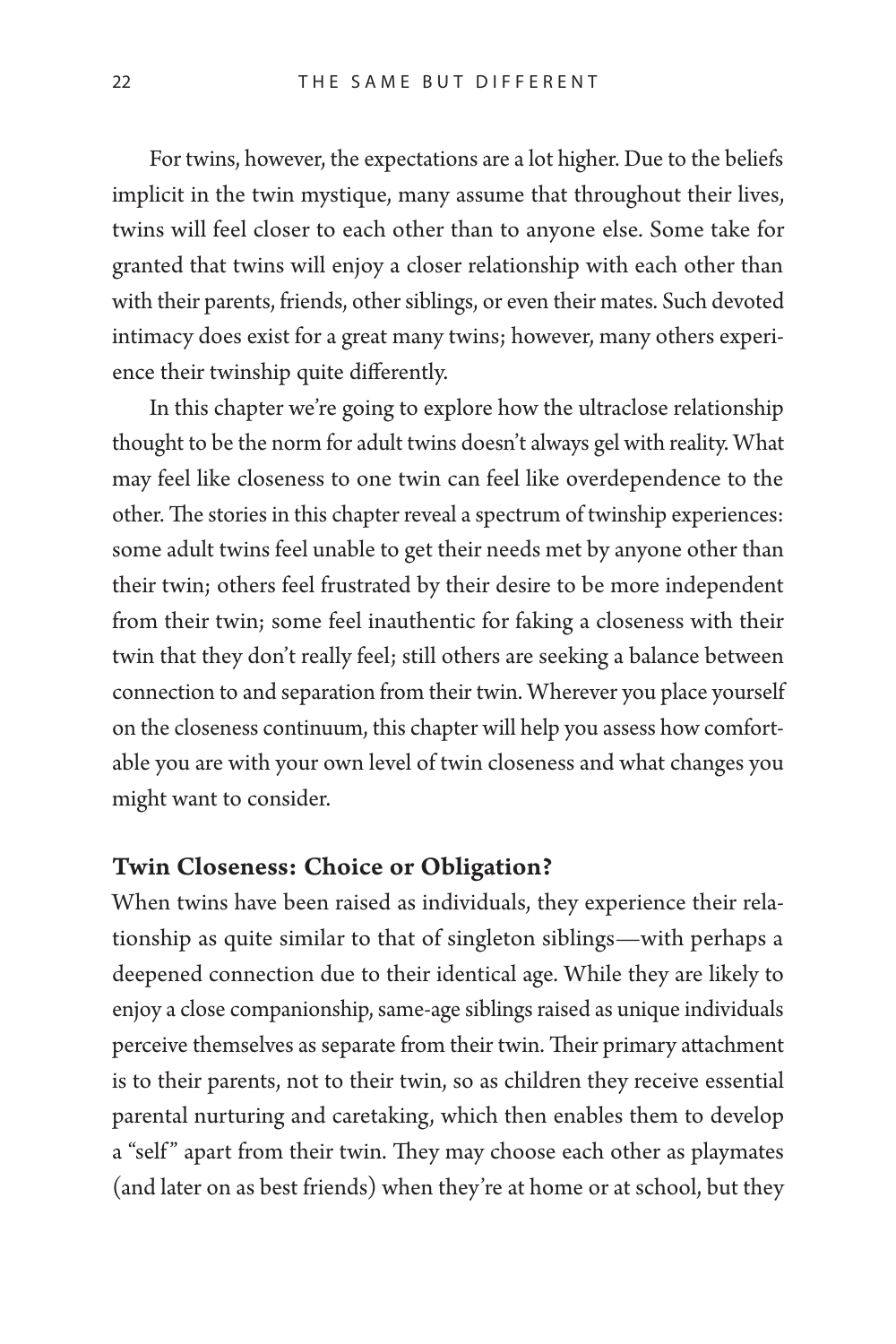feel free to develop their own friendships without any sense of obligation to include their twin.

In families where twins have not been given the chance to define themselves as separate from each other, they often grow up in a relationship that resembles a dysfunctional marriage. In such cases, parents have likely abdicated their role as primary nurturer, giving over that function, sometimes unconsciously, to the twins, who are expected to care for each other both physically and emotionally. Parents may also instill in their same-age children the notion that one's twin is an automatic "mate," and the twinship is thus based on pleasing—and expecting to be pleased by—one's twin. This may sound idyllic to nontwins, but when one is solely focused on either pleasing or being pleased by the other person, one lacks experience in pleasing oneself. It then becomes nearly impossible to discover one's true likes and dislikes or what it means to be authentically close to someone. Twin closeness may be experienced as an obligation, not a choice. You are close to one another because that is your expected role. And unlike marriage, not only have you not chosen this "mate," but you are placed in a quasi marriage before you are old enough to know who you are as an individual. So the "marriage" precedes your own development and is based upon someone else's expectations, not on your own emotions or proclivities.

In such a twin-defined bubble, you learn at a very young age to accommodate and compromise. Your perspective is that of a twin couple, so that you habitually think of yourself in relationship to your twin. You may find that you are in constant collusion—enabling, accommodating, and codepending on each other—rather than feeling free to act on your own or make your own decisions.

This is not to say that all twinships are either one type or the other: "twins-as-a-couple" or "two completely distinct individuals." You may consider yourself very much an individual, yet sometimes your behavior may be influenced by how it will impact your twin. And twinships very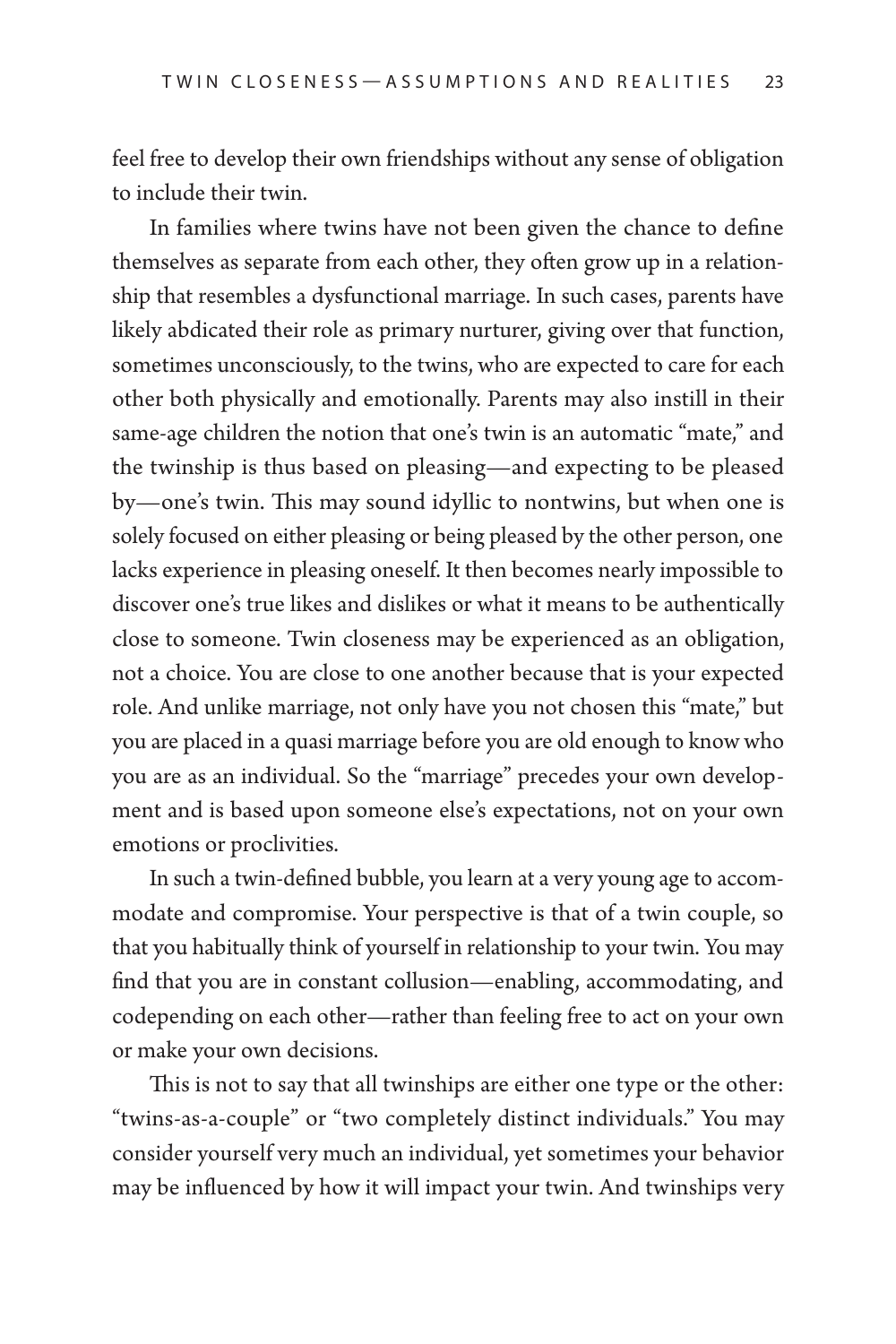often change over time. A twin "couple" may find that their relationship changes significantly when one goes off to college in another city, becomes involved with a partner, or gets married.

Still, it can be difficult to alter a pattern that has been in place throughout your lives, even when you desire change between you and your twin. Fundamental to making desired changes is to understand what type of relationship you have with your sibling. Is your closeness based on choice and rooted in your secure, individual identities? Or are there elements of codependence and enmeshment in your twinship, so that sometimes you worry that without your twin you don't really feel whole?

# Codependence and Enmeshment versus Authentic Closeness

*Codependency* is often used to refer to a particular dynamic found in couples. It includes the tendency to be passive or overly caretaking in ways that negatively impact the relationship and the partners' quality of life. And it involves giving one's own needs a lesser priority while being excessively preoccupied with the needs of another person.6

As it pertains to twinship, codependency can be defined as each twin being dependent on the other to fulfill a particular role or function. In fulfilling these functions for one another, each sibling has a sense of purpose; however, with this shared dependence as a constant, neither twin is likely to learn how to perform the other person's functions for him- or herself. Psychotherapist and author Audrey C. Sandbank refers to this dynamic in terms of "allocation of tasks":

Tasks can be emotional as well as practical. One partner may make friends and bring them home, while the other may be more cautious. They may inhibit such skills developing in the other twin . . . They become like two pieces of a jigsaw puzzle, each needing the other to become complete.7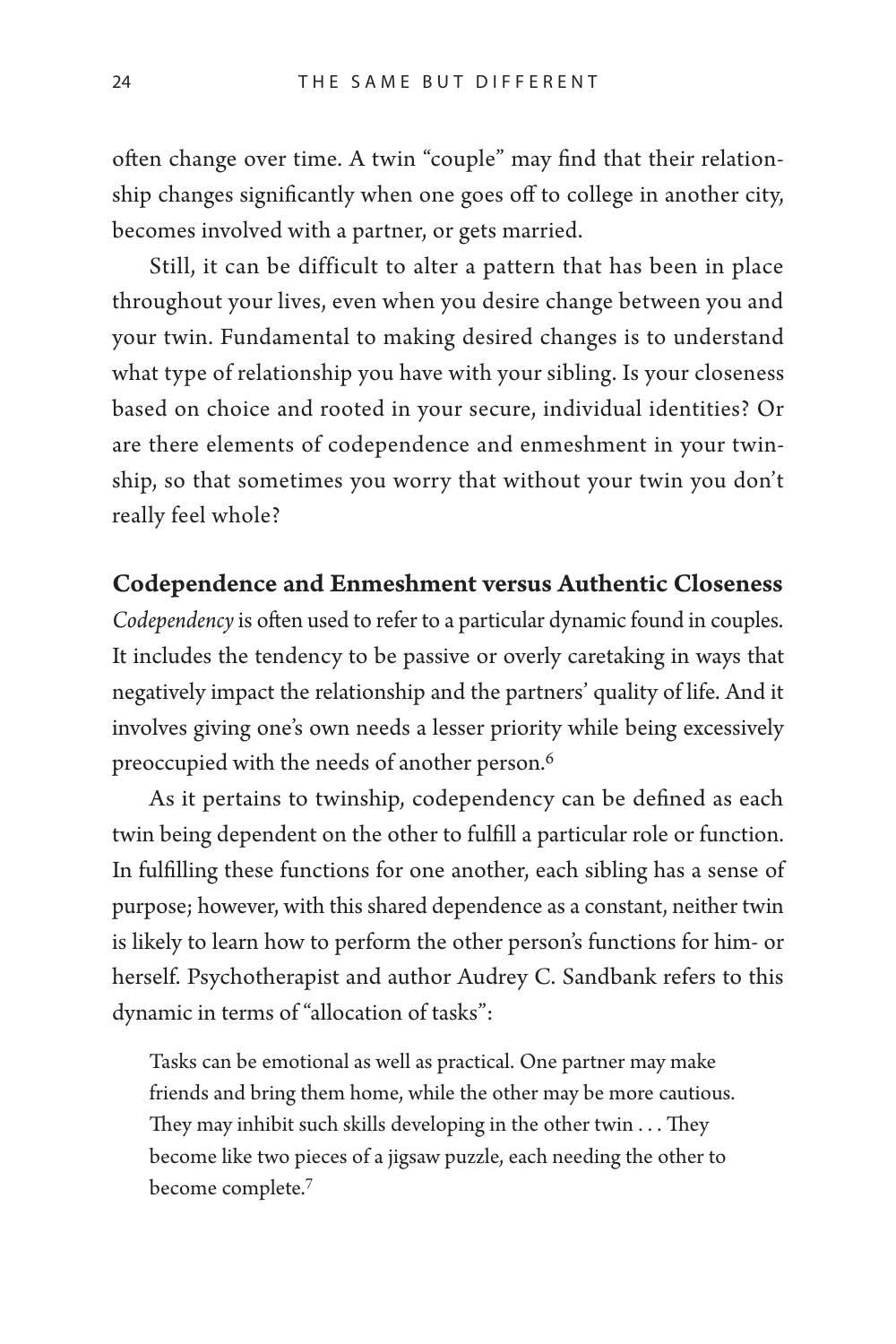Because codependent twins need and depend upon each other to feel complete and to define who they are, neither sibling is able to attain an individual sense of self.

*Enmeshment* refers to the blurring of boundaries between individuals such that one feels one does not really exist without the other, that one has no "self" without the other person. The term enmeshment derives from family systems theory and describes a condition in which "two or more people weave their lives and identities around one another so tightly that it is difficult for any one of them to function independently."8

In a twin relationship, this is evidenced in the need to maintain sameness and equality because any differences between the two siblings are seen as a threat to the two-as-one entity. There is the sense that one cannot live without the other and that one does not exist without the other twin's constant presence. Outside relationships—friends, lovers, or spouses—are often seen as a potential threat to the duo, unless the friends are equally shared and the spouses can accept that the twinship takes precedence over the marriage. Enmeshed twins tend to have little capacity for self-reflection and lack the emotional space required to consider their own choices, desires, and needs. Carving out such space for themselves entails confronting the fear that they might forever alienate their twin, with whom their life is so closely intertwined.

Given these descriptions of overly involved twinships, what might an authentic, healthy closeness look like? Ideally, it would reflect two distinct individuals, each with a secure sense of self, who keep in touch and get together because they care about each other and enjoy each other's company. Their relationship would be based on choice, not need. As mentioned earlier, such healthy twin relationships are most often the result of secure attachments to the parents during childhood and adequate opportunities for each twin to discover his unique self, apart from his twin. However, even if this has not been the case, adult twins can still develop a healthy closeness. If, for example, twins acknowledge that theirs is a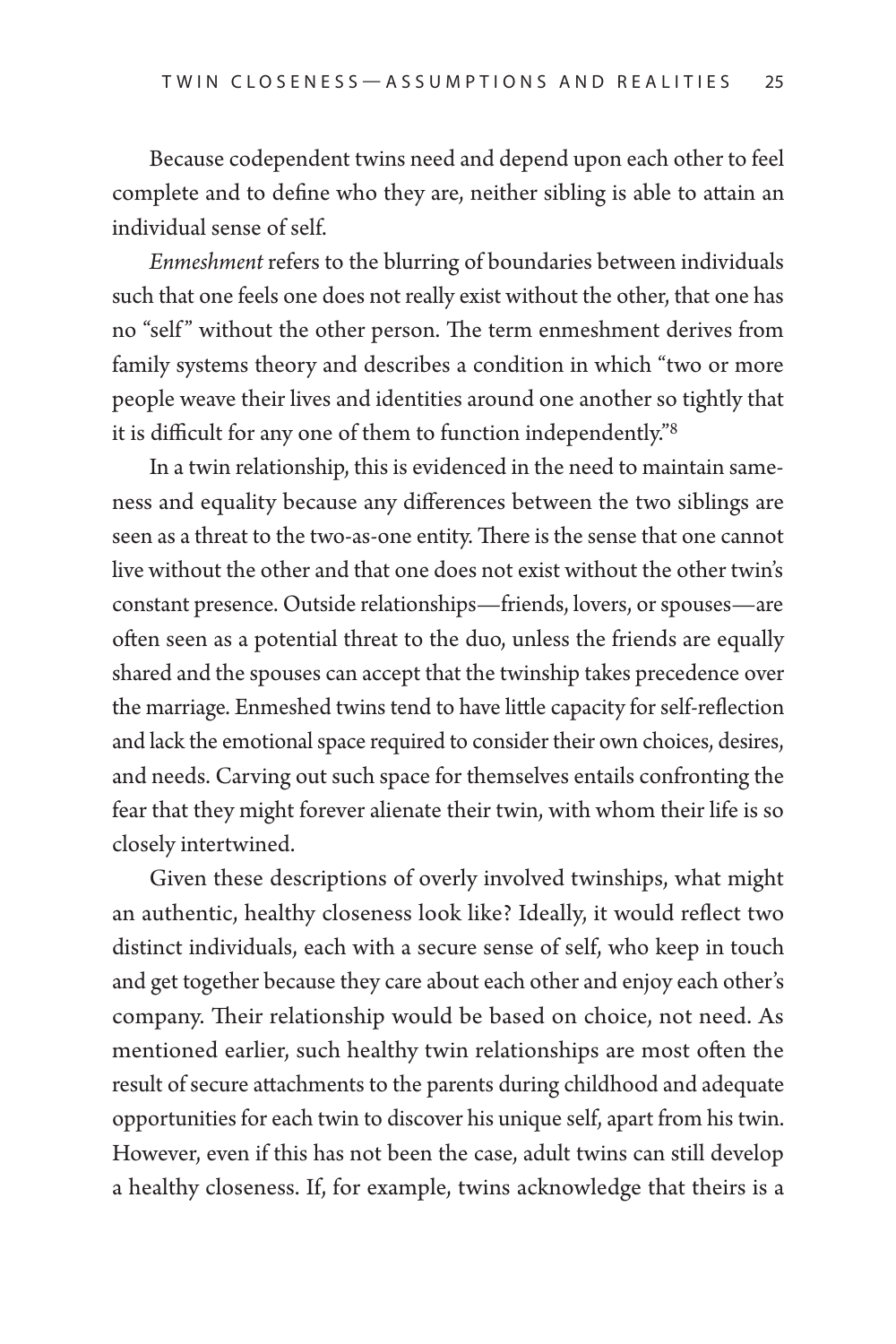codependent relationship, each can make a commitment to understand how their twinship has functioned so far and work toward cultivating an individual identity. As each sibling develops a distinct sense of self, he or she is able to embrace the twinship out of caring and love rather than insecurity and need. In turn, the twinship becomes flexible and resilient enough to tolerate other important attachments in each twin's life, without feelings of abandonment or resentment.

#### The Closeness Continuum

The following stories highlight the issue of closeness within twin relationships and how feeling closely connected to one's sibling is often confused with codependence and enmeshment. The first story reveals the struggle of a young woman who feels lost without her twin sister but realizes she must create an independent life for herself, something her twin has already done. The second focuses on two overly involved sisters who cannot seem to live with or without each other. The third shows how twins can remain so closely connected that the prospect of differentiating themselves seems both threatening and unbearable. And finally, the last story shows how a healthy closeness between twins can develop in adulthood and is reflected in each sibling's individuality, authenticity, and ability to enjoy her twin's company without needing her to feel complete.

# "I'm Afraid of Losing Her"—Gina's Story

At twenty, Gina is struggling to discover who she is apart from her twin sister, Priscilla. Gina is a college junior and feels lost without the sister on whom she depended until high school, when family circumstances forced them apart. (Gina moved in with their mother, while Priscilla remained with their father.) But while Gina has been on her own for years, she still longs for the companionship and guidance she once enjoyed with her twin. She offers several reasons why friendships with other people would be not only pointless but virtually impossible. First of all, she claims that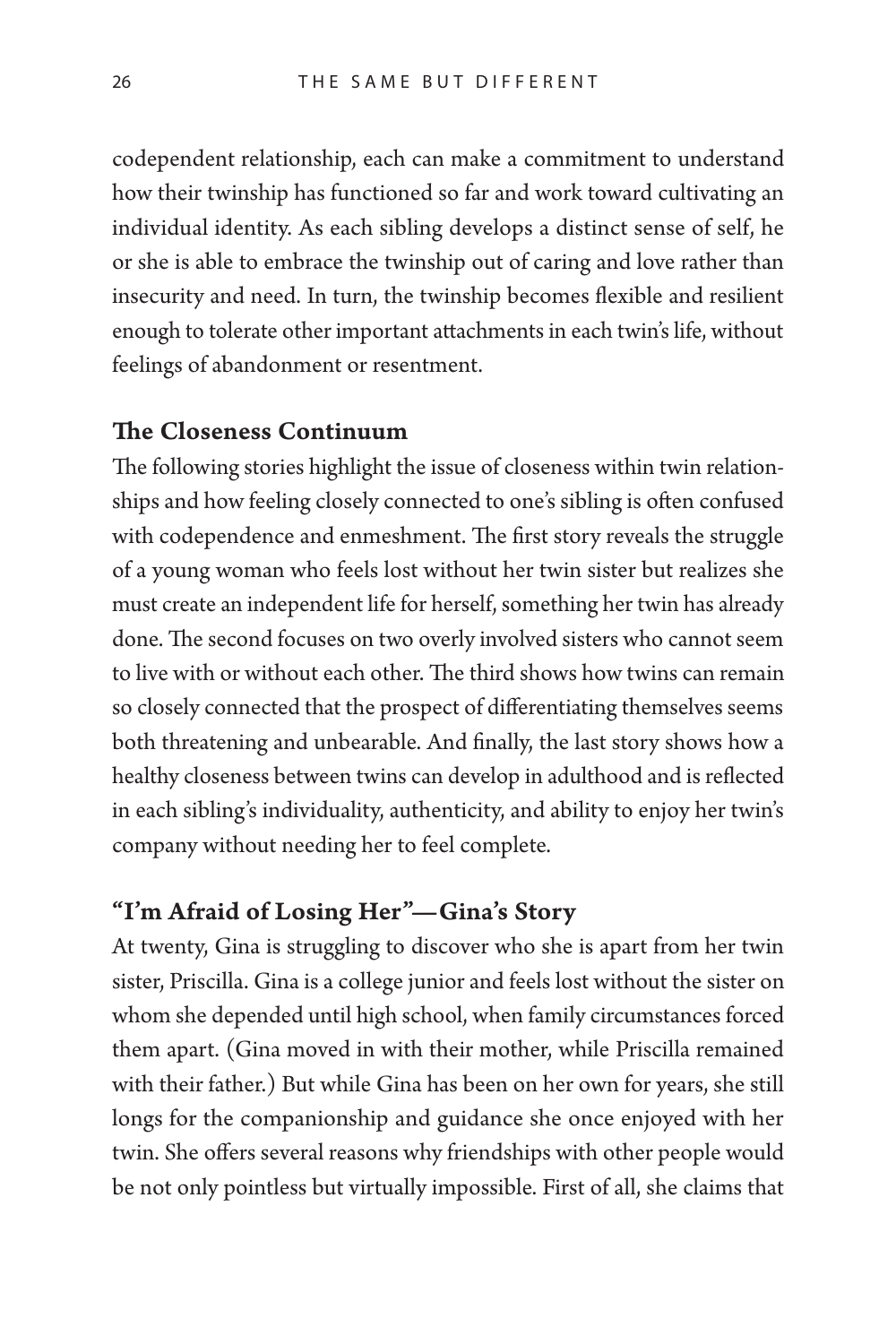friendships with others would pale in comparison: "I don't have the desire to be as close to anyone as I am to my twin sister because I know that no one understands me like she does. I don't even want to waste my time getting frustrated by trying to explain what I mean or how I feel about a particular situation to a friend because I don't have to do that with my twin sister." Gina also claims that making new friends would seriously jeopardize her relationship with her sister: "If I have other best friends," she said, "my bonds to my twin will weaken and I will lose her." And finally, she holds back from making new friends due to her professed social anxiety, which had been ameliorated by Priscilla's presence:

I just feel that I never say the right thing, that I've lost the ability to talk to people, or make a good impression on people. Priscilla was always able to make up for what I lack, for what I couldn't say or do. She could put into words what I meant, and without her I just feel like I can't express myself properly so I don't say anything. I'm afraid to open up so I cut myself off from potential friendships.

Interestingly, during our conversation, Gina expressed herself beautifully and was articulate, animated, and insightful. But after years of acceding to her sister's willingness to "talk for both of us," Gina is convinced that her sister was much more capable of communicating for her than Gina is of communicating for herself. "Priscilla could express what I felt and did it so much better—and I was happy for her to take over," she said. So she holds on to this alleged handicap as part of her rationale for not pursuing new friendships, which then becomes a kind of self-fulfilling prophecy.

Gina's longing to be more closely connected to her sister is definitely one-sided, a fact of which she is painfully aware. Priscilla is doing fine on her own, and Gina admits that "It sometimes hurts me because she doesn't act as bothered by not having me around all the time. It seems like her life hasn't skipped a beat compared to mine, which I feel is in shambles without her." While it is true that Priscilla is happily proceeding with her life, that doesn't mean she doesn't want a close relationship with Gina. She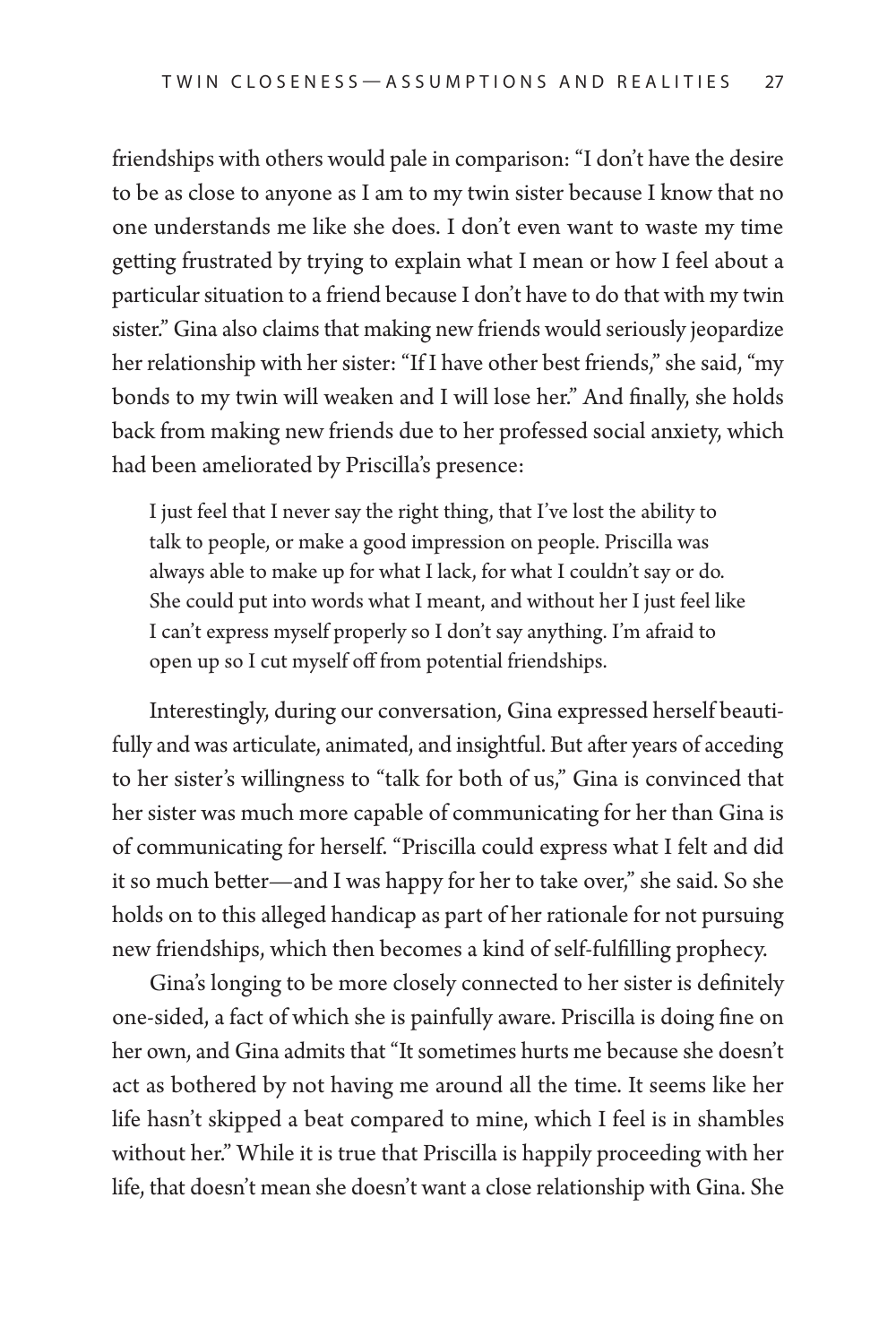constantly reassures Gina that they will be connected no matter what. But connection and dependence are not the same.

I told Gina that there is a profound difference between a close sibling connection and a dependent relationship, which is what she experienced with her sister throughout their childhood. Due to problems between their parents and their parents' inability to be there for their daughters emotionally, the girls turned to each other for nurturing. In addition to their twin dependency, the girls witnessed repeatedly how much their mother constantly relied on men for her sense of self-worth. So theirs was a family where everyone was codependent, and there was no role model for healthy relationships.

As they matured in their teens, Priscilla was able to break free from her dependence on the twinship but Gina was not. Gina had never fully experienced herself as an individual, as someone who existed apart from her sister, even when they were forced to live apart. She told herself she needed her twin to complete her and never learned how to own her feelings or experiences. Learning to speak for herself, even if such attempts might seem awkward or stilted at first, would be a worthwhile challenge in making friends and getting involved in healthy relationships.

I explored with Gina how relinquishing her dependence on Priscilla will necessitate getting in touch with and fulfilling her own needs. Holding on to her sister out of desperation will not insure a close connection, but could in fact threaten it.

# "We Have This Anger toward Each Other; Where Does It Stem From?"—Fiona and Paulina

Fiona and Paulina, college graduates in their midtwenties, have both moved back home with their parents. Like many young adults whose jobs don't yet afford them the ability to live on their own, both women feel frustrated about still being under the influence of their parents. What exasperates them further is their relationship to one another. They rely on each other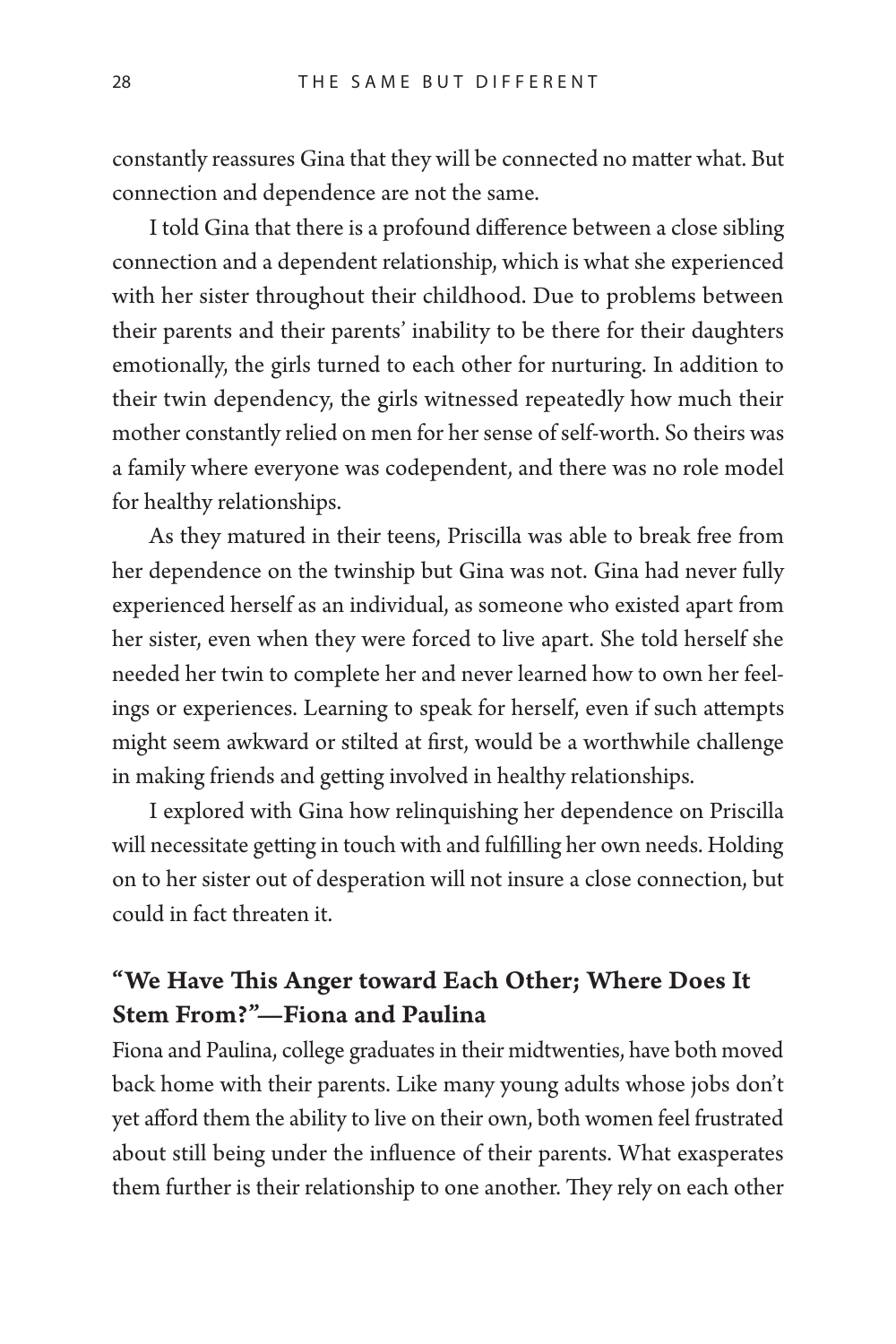as a married couple would; but unlike a married couple, theirs is not a committed relationship that they chose as consenting adults. Rather, they have been counting on each other since they were children in ways that they now take for granted but also resent.

In speaking with Paulina and Fiona separately, I learned that Fiona resents being the one who is obligated to make the social plans, which always have to include Paulina. If she fails to invite Paulina, their mother gets angry at Fiona, demanding to know why she didn't ask Paulina to go with her. Since Paulina recently broke up with a boyfriend and has been feeling depressed, Fiona feels sorry for her and relents. But the resentment builds.

For her part, Paulina feels she does her share of looking after Fiona's needs, such as reminding her to get her driver's license renewed. "She expects things of me," Paulina says, "like she'll say, 'You're doing it for yourself, so why wouldn't you tell me to get my license renewed?' And then she'll call me selfish because I thought about it but I didn't tell her. So I said, 'You're a human being, don't you look at your driver's license that expires on our birthday? Can't you think for yourself?' Those kinds of things bother me. I'm more responsible, and she expects me to take care of that part of her life."

Again, from Fiona's perspective, Paulina is the one who needs constant "baby-sitting":

She likes to "sulk" in her own worries. I'm just tired of it. We've had enough of each other. I got a television for my room—she doesn't have one in her room. So she's in my room every night, and half the time she falls asleep in my bed, and I'm like, "Please leave. Please leave my room. I just want to be by myself tonight. Is that so much to ask?" She'll say, "You're such a bitch, why are you kicking me out?" and I'll say, "Because I need to be by myself. You need to understand that I need my time." But she gets really offended that I tell her to leave. And I go, "Look, I'm not telling you because I hate you. I love you, but I just need to be by myself." She doesn't understand.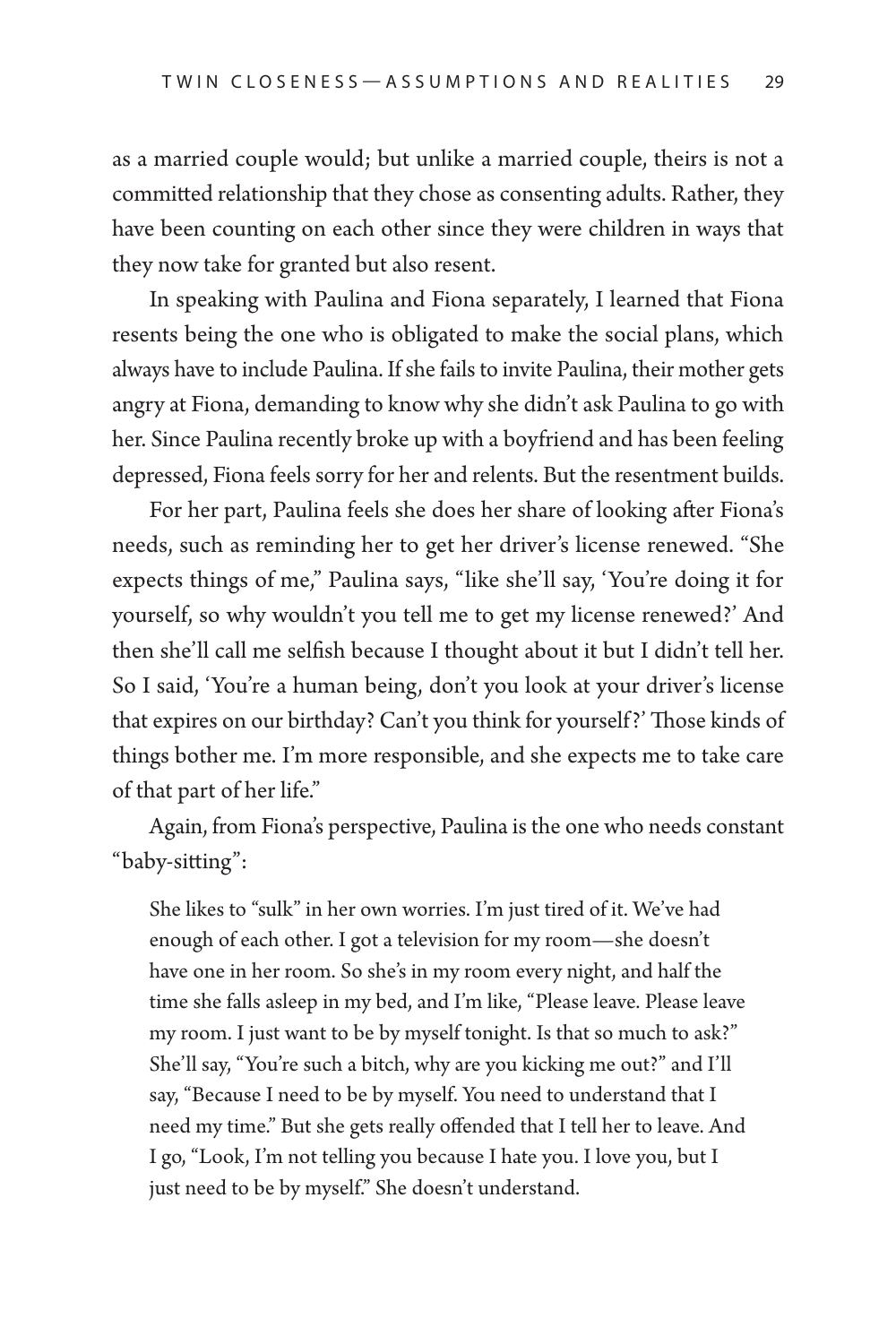A simple request to have one's room to oneself should be easy for a twenty-four-year-old sibling to understand, but Paulina and Fiona have been thrown together throughout their lives, so that feeling entitled to her own space seems foreign to Fiona, even though not having that space becomes exasperating. The cycle goes something like this: Fiona becomes frustrated with Paulina's behavior; she calls her on it; they argue; Fiona feels guilty and either gives in to Paulina or laughs it off; Fiona's resentment grows. In describing this pattern, Fiona seemed at a loss about how to break it.

I would love for you to help me. So much of how we are together bothers me. For instance, when we're going out together, it feels like I'm always pulling her along. We were supposed to have dinner with our girlfriends the other night, the reservation was at eight, and she decides to take a shower at 8 o'clock. It drives me nuts! So I just left the house. I used to wait for her, but I don't wait anymore because I'll be late and my friends will say, "Why are you late?" and I'll just answer "Paulina" . . . and it bothers me. I shouldn't have to threaten her, constantly be on top of her, checking in on her. She's not my husband. She's not my partner. Why should I constantly have to oversee her? I need to worry about myself!

I told Fiona that she and Paulina have been playing off each other throughout their lives, so there must be something that Fiona gets from telling Paulina what to do. I asked, "If you didn't have that powerful effect on Paulina, how do you think you'd feel?" Fiona said that she would feel good.

I wouldn't feel stressed or annoyed or irritated. Honestly, it is really annoying. I feel like I have to baby-sit her. For instance, when we go out she sometimes acts bitchy with our friends. I was growing to hate her for this, and I didn't want to hate her. So I just distanced myself a lot from her. I would go out with my other friends and I kind of wouldn't tell her. I would just kind of do my own thing. I need my own space, but I can't tell her I need it because she's going to hate me if I tell her, "I need space from you." So I kind of did my own thing for a while, and that was kind of good—I kind of had my own space and I really needed it. I felt like she was too much in my space.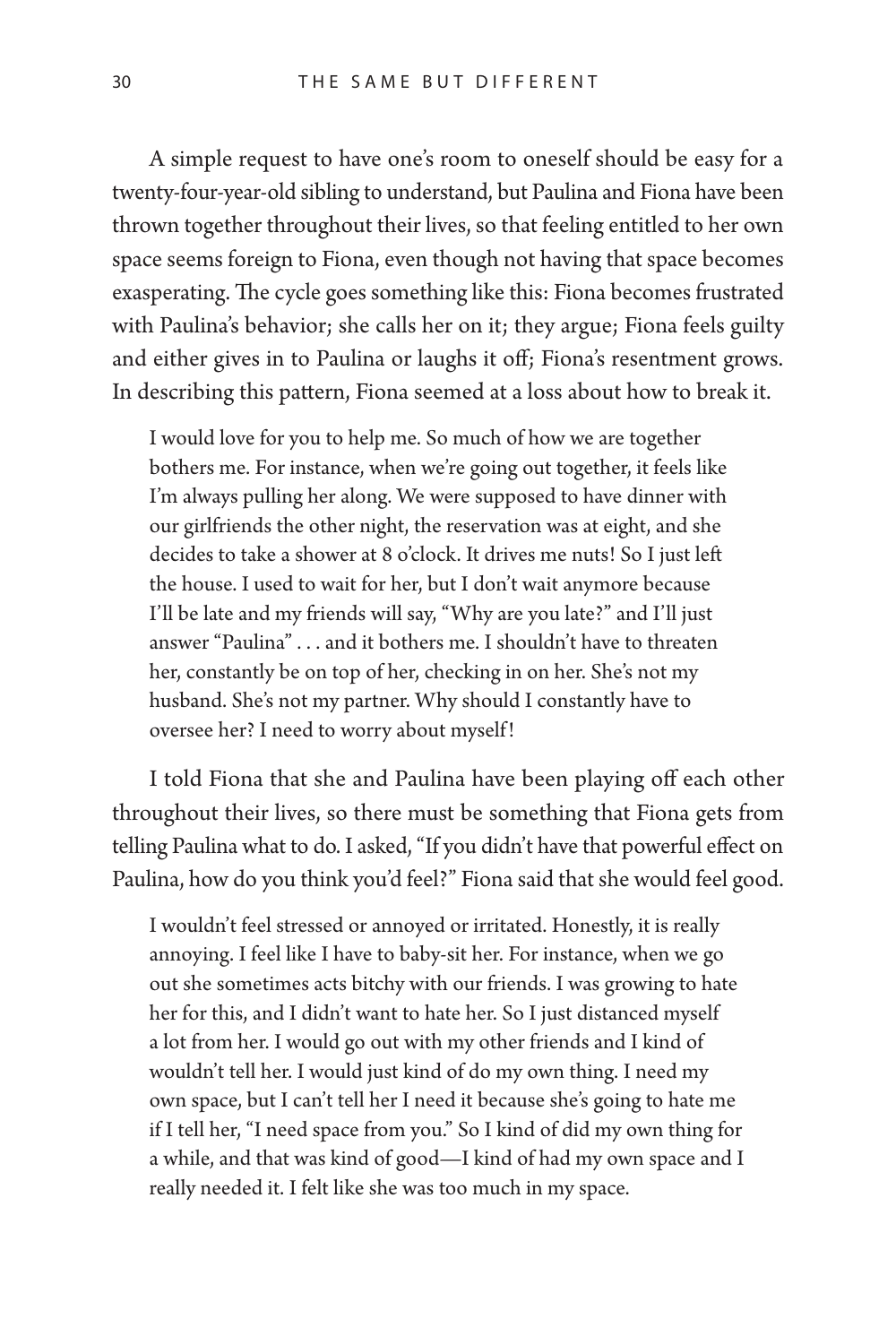There is a great deal of equivocating in Fiona's statement. She "kind of" did her own thing, but she couldn't bring herself to tell Paulina that she needs her own space. She recognizes that she needs her own life and the distance from her sister, but she can't be straightforward with Paulina about it. I told Fiona that her fear of hurting Paulina's feelings is doing more harm than good. By refusing to set boundaries with her sister that would allow for her own needs to be met, Fiona is preventing both sisters from breaking the dynamic of codependency. Paulina is dependent on Fiona not only for scheduling social activities but for keeping her in line emotionally, as a toddler is dependent on a mother. And Fiona goes along with such caretaking because she is dependent on Paulina as well. Fiona's well-being is contingent on Paulina feeling okay and not having her feelings hurt. Helping Paulina to allegedly feel better provides Fiona with a degree of power over her sister, which, though unacknowledged, Fiona depends upon.

Unfortunately, this unhealthy dynamic keeps the sisters in a constant state of bickering because neither one really wants to be dependent on the other, but neither knows how to break free from the cycle. Paulina confessed, "My sister and I have these issues, we argue, and we have this anger with each other, but I don't even know where it stems from."

In order for the sisters to break the cycle of codependency, they need to understand what causes their anger and fights. Fiona and Paulina's codependency began early on. Their parents believed (and still do) in the sanctity of twinship and that the girls should be together as much as possible, so that is how they were raised. Given little opportunity to be on their own, they grew to depend on each other and yet to resent their lack of freedom and independence. While a lot of positives exist in their relationship—being there for each other, having fun together—it is no wonder that their anger derives from never having had their own space in which to develop their individuality. Fiona related that one of the best times in her life was a vacation she took with college girlfriends. Her parents tried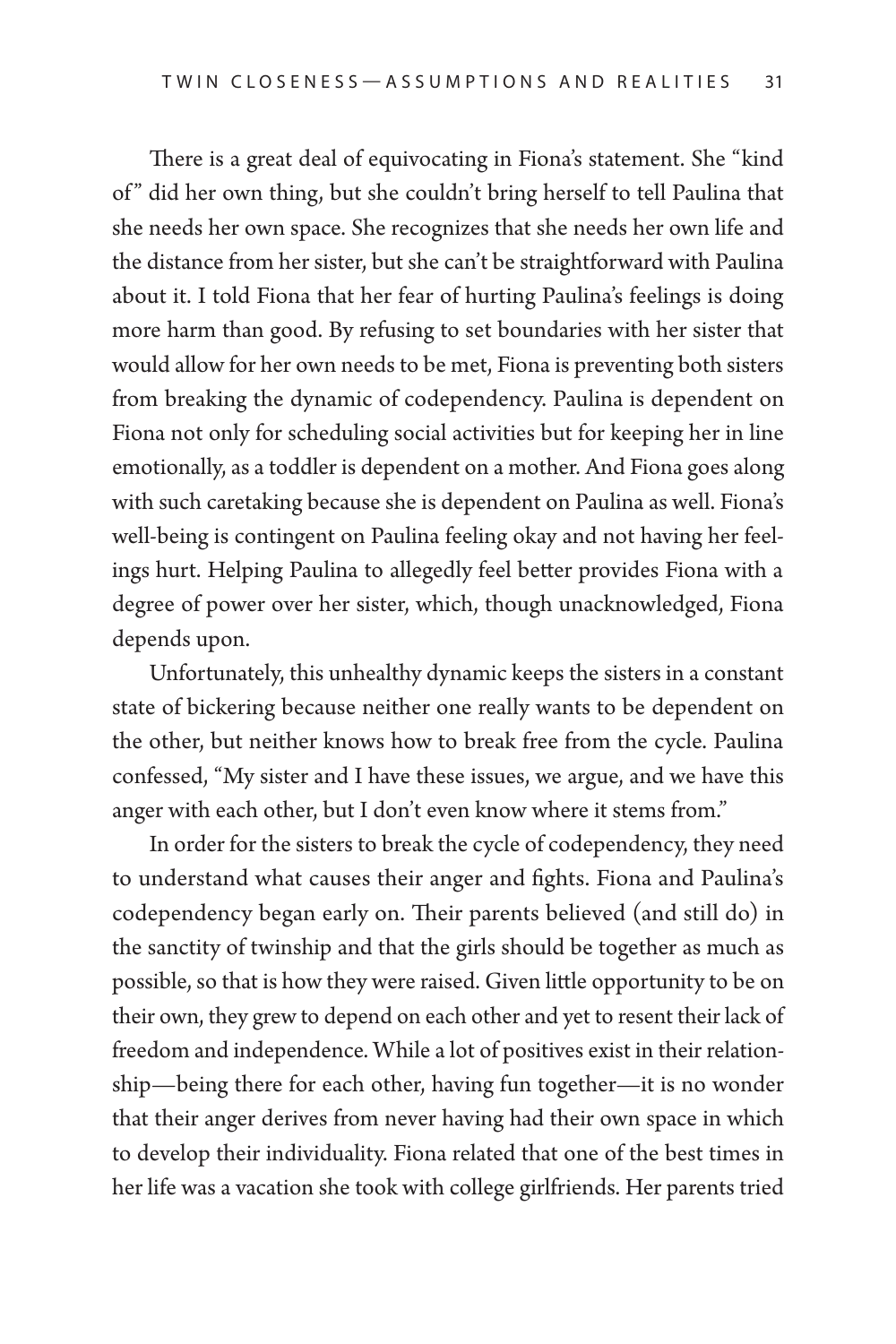to convince her to take Paulina along, but Fiona insisted that this was her time with her friends. "I had to beg my parents not to buy Paulina a ticket to come," Fiona said, "but it's the best thing I ever did. It was so much fun."

I explained to Fiona and Paulina that in a codependent relationship, both individuals are angry. The person who is dependent is angry because she doesn't really want to be dependent on someone else but can't seem to extricate herself from a position of dependency, and the person who is in control also feels angry because she doesn't want the burden of having someone dependent on her but can't let the other person be on her own for fear that something terrible might happen. So both parties are locked in an ongoing scenario in which anger and frustration rule their relationship. With twins, codependency is likely a dynamic that has existed since childhood, so it is that much more difficult to undo. In Fiona and Paulina's case, Fiona cannot imagine how Paulina will survive without her protection. She hates having to include her in all her social plans and resents having to kick her out of her room at night so that she can have some space to herself. But she continues to defend Paulina's neediness, only to state in the next breath that she feels it is unfair that she has to constantly hold her hand. Her parents' demand that she take care of Paulina only makes matters worse. All of this emotional turmoil leaves Fiona feeling she has no viable course of action:

I feel bad because Paulina doesn't have anyone to hang out with. And if I don't tell her to come, then she'll have no one to hang out with, and then my parents are going to say, "Why don't you tell Paulina to come with you, she's home alone." Well I don't want her to come with me! Why do I always have to hold her hand?

I told Fiona that the bottom line is this: if she doesn't start standing up for her own needs, she will be crippling herself and her sister. Fiona is enabling Paulina's dependence, ensuring that Paulina will be tied forever to her sister's coattails. By failing to draw a boundary between her life and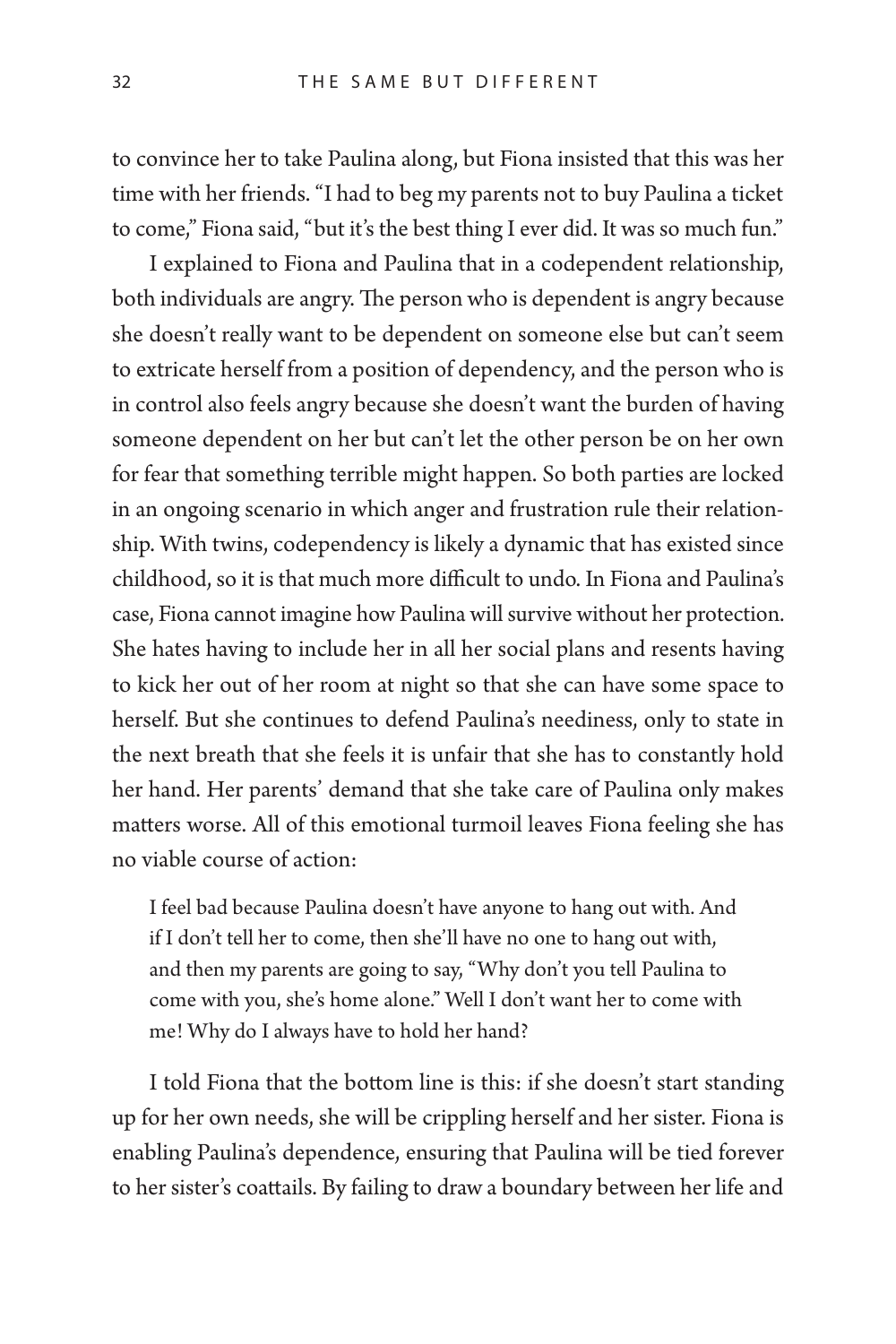Paulina's, Fiona is allowing Paulina to stay stuck in a forced reliance that she likely detests. But one of them needs to make the first move.

I explained (to both of them) that setting physical boundaries is an initial step. A physical separation—declaring their own rooms off bounds to the other, going out separately with friends—can then grow into a psychological and emotional separation. Fiona can tell Paulina, "I need time to myself in my own room" or "I need the freedom to be with my friends on my own." And Paulina can create her own ground rules: "I need you to be responsible for your own documents and paperwork (for example, remind yourself to get your license renewed)." When Fiona and Paulina can be consistent in setting their own boundaries, their behavior will change—and so will their dynamic.

Fiona confided that she didn't enjoy trying to manage her sister's life and was fed up with the constant arguments and squabbling. She was definitely ready to give up a role she didn't really choose:

When I tell her what to do, it kind of gives me power but a big part of me doesn't want to have that power. And it's at the expense of myself—like additional stress and anxiety. It is so frustrating for me. I don't want to be like a Nazi—I really don't. It's not fun for me.

A nontwin who does not understand how an overly dependent twinship can cause such rifts might get the impression that Paulina and Fiona have little love for each other, that it has been driven away by antagonism and conflict. But that would be the wrong impression. Here are comments from each sister describing their closeness even in the context of their current troubles. Fiona said:

When we have good times, it's great. We bond over how annoyed we are with our parents, or what one of our friends said or did. We can sit and talk for hours. But she has to know when she's crossing the line with me. That's what it is.

Paulina added: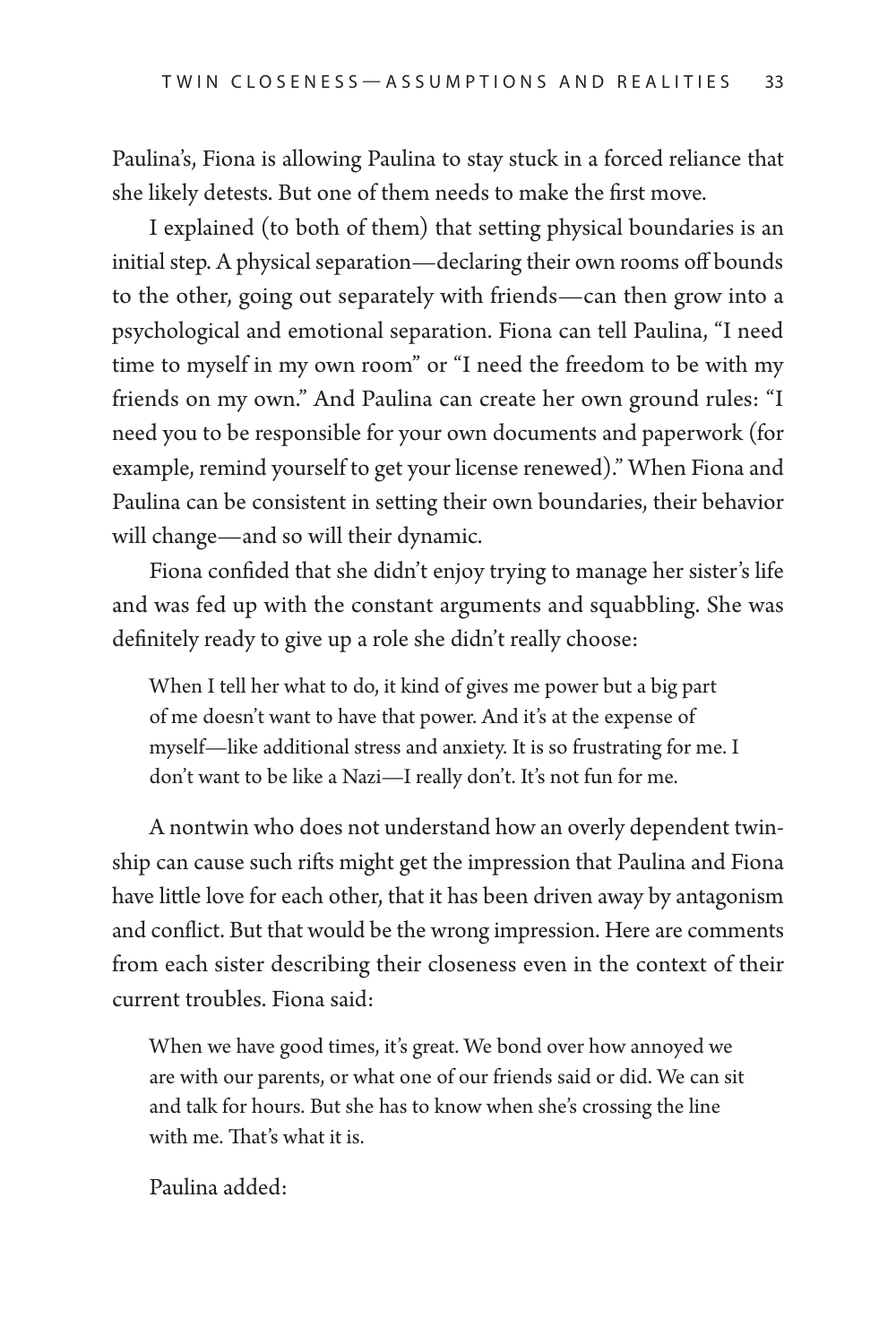I'm lucky to have had her because we share a bond that nobody else would ever have. It is comforting to have her there, but there are also times when I just want to say, "I want you away from me!"

I assured Paulina and Fiona that their sisterly bond will not be broken when each of them learns to be less dependent on the other and begins to develop her own sense of self. In fact, I believe their relationship will be strengthened once they break free from their pattern of codependency. They will then be able to enjoy each other's company without the oppressive feelings of resentment, anger, and insecurity.

# "I'd Rather Be Dependent and Happy Than Independent and Unhappy"—Grace and Victoria

Like many twins, Grace's and Victoria's voices sound remarkably alike. Interviewing them on the phone, it was hard to tell them apart, but what came across most vividly wasn't the similarity of their voices so much as how startlingly identical their opinions were about their twinship, their jobs, their plans for the future. Enthusiastic, thoughtful, and devoted—to their career, their religious faith, and each other—they seemed as delighted with their relationship as any two siblings could be. Grace and Victoria are in their early twenties. They live together and even share the same job since their professional backgrounds are so similar. They describe the work arrangement as a godsend.

Victoria said:

We were both looking for the same type of job—and I managed to see this job-share opening. So it was just perfect, like a sign from God that we could have the same job.

#### Grace commented:

And now that we've got the same job, we say that we couldn't do it without each other, really. And we wouldn't be able to live here without each other because it would just be really, really lonely.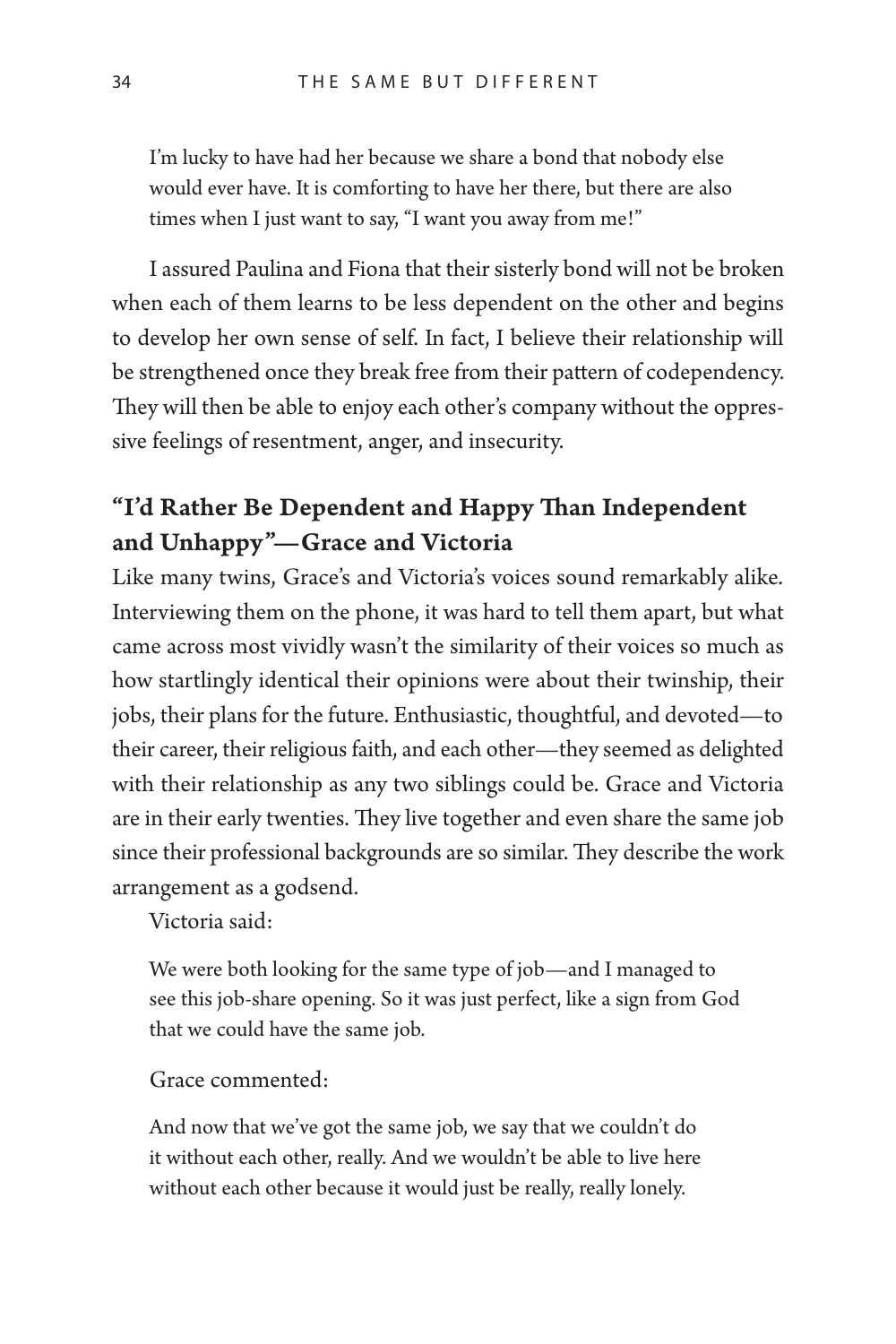In the last several years, each sister had to endure the occasional loneliness of being without the other, but both insisted they do not wish to repeat that experience. Grace explained:

We didn't live together at university, but we lived in flats next door to each other. And then in my last year, Victoria graduated one year before me—because I had to change my course—so I had an extra year at university. I was there without her for a year, which was really hard. She came to see me all the time.

#### Victoria added:

I recently lived on my own for about six months with a family that I didn't know, and I was really independent. And now since living with her again, it's like I've become more dependent on her. And I don't really like doing things on my own. It's a bit worrying because it is like a step backwards. But all that time for those six months I really missed her. And I'm just so happy that she's here now that I don't really care that I'm not independent because I'd rather be dependent and happy than independent and unhappy.

So what could be the downside in being so ultraconnected to one's twin, given that the close connection seems to make both siblings so happy? They talked about difficulties when one had a relationship and the other didn't, including when one twin's boyfriend tried to involve the other twin in helping to solve the couple's problems. But they managed to get through such situations and claim that they look forward to future relationships, as long as each remembers not to be involved in the other's romantic problems.

What about friendships? In describing their social life, both sisters talked about enjoying casual friendships but not needing a close friend since their twinship more than satisfies that need. Victoria explained:

We always introduce a friend to each other, and that person will automatically assume that they're friends of both of us. But I would never, ever expect a friendship to be as good as the relationship with my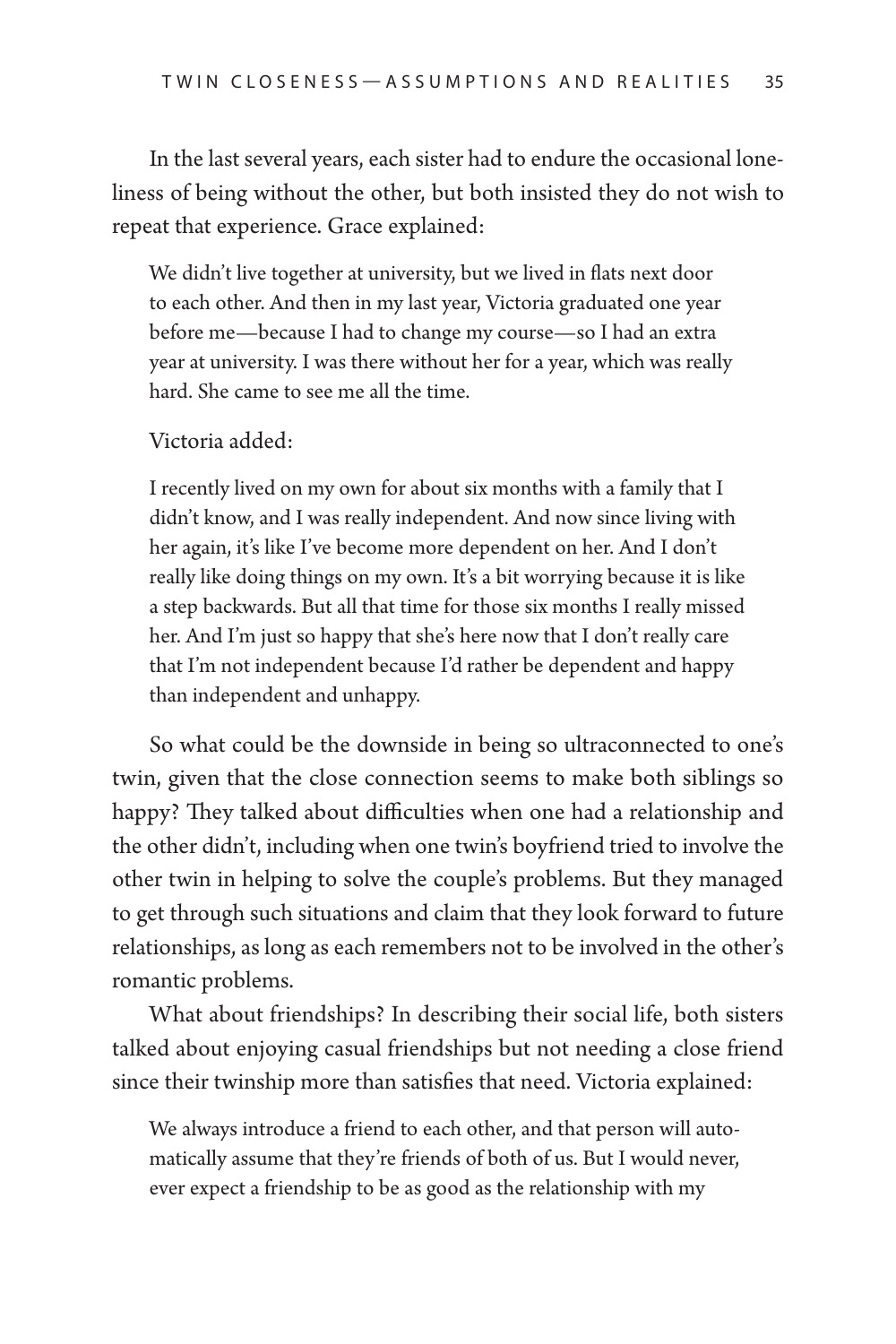twin. Because I know it can never be, and I don't expect it of a friend. It's like I don't really need it because I've got her. She's better than a friend. I don't really need someone who's a best friend because I have a best friend. So I wouldn't expect it to be an amazing friendship; I just expect it to be a friendship, and that's enough really.

#### Grace added:

We don't really have close best friends; we just have friends. We have different groups of friends, and we try to get our groups of friends to meet each other and be friends with each other. Victoria made a friend when she was on her own, and now that friend comes to visit us, so she's gotten to know me as well and is now my friend. And also the friend I made on my own got to know both of us. When our friends get to know the other one (of us), they're friends with the other one as well.

Like so much of the togetherness that exists between them, it seemed that both sisters earnestly approve of the social setup they've established where a friend to one automatically becomes a friend to both. But during our conversation one twin would inject a slightly different perspective. For example, Victoria confessed it was nice to have her own friendship, apart from Grace:

But I like having a friend that doesn't know both of us because it can be more like they like me for who I am, instead of just meeting us as the twins. I have friends from when I was living here on my own. They know me more so they're more my friends. So I would go and see them without bringing her—just go and see them on my own, and just be more of a friend, an independent thing.

So it seems that one sister, at least, acknowledged the benefit of having a degree of independence, of being seen as an individual and experiencing life as separate from her twin.

And then there was the matter of arguments. It seems neither sister can tolerate the fact that they might have differing opinions about anything.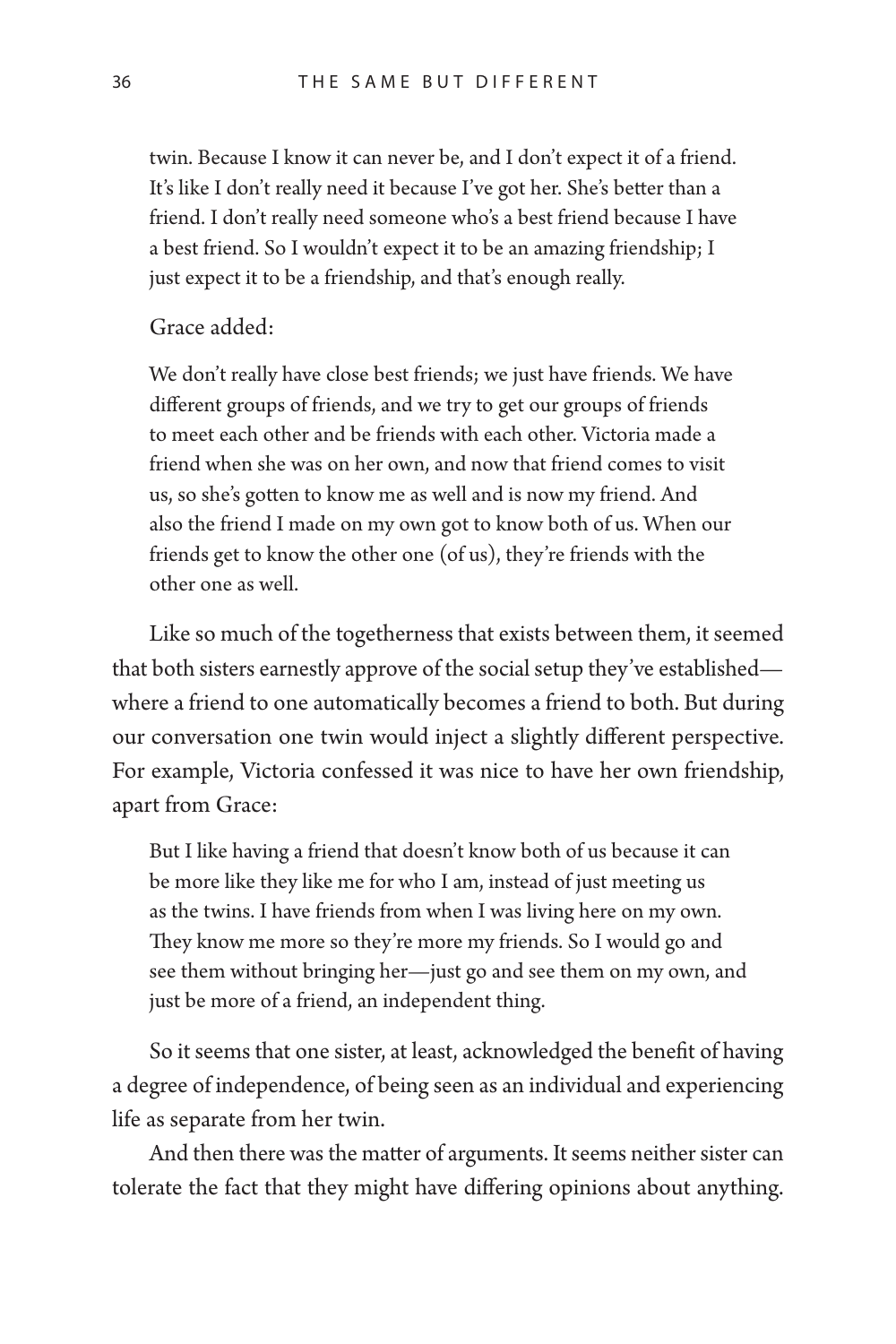Somehow, this signifies to both that their twinship might be in jeopardy. When I asked Grace and Victoria what they tend to fight about, they brushed off the question at first, saying they argued about "really, really silly little things." But then they elaborated. First, Grace:

A recent argument had to do with dinner. Victoria hadn't eaten as much as me, and I said, "What are you having for dinner?" and she said, "I can have whatever I want," and I said something like, "I know but you're hardly eating anything"—and then she got really annoyed that I commented on her dinner. So I'm not allowed to say anything about her dinner. And then I get annoyed that I can't have freedom of speech and say what I think. And then she gets mad. And this could go on for ages.

#### Victoria said:

Or if she implied that she didn't want to do the job with me, then I would get really upset and then she would get annoyed that I was upset about that. It's like that: one of us is normally annoyed and the other one's upset.

#### Grace added:

And then we get upset that the other one isn't comforting us, and then the one that's annoyed gets even more annoyed, or is crying because of something really silly. It is really silly, and then at the end we make up. And then we just say we're sorry, and then it's all fine.

I wondered if these arguments were, in fact, just silly or perhaps indicative of more serious, unacknowledged strains in the sisters' relationship. And was it really possible for everything to be smoothed over at the end of a fight, without an understanding of what the argument was fundamentally about? I suggested to Victoria and Grace that some of their arguments could be related to the fact that they seem to need to keep events and details so equal between them that when one veers off in a slightly different direction, their twin synchronicity feels disrupted, which then upsets them both. My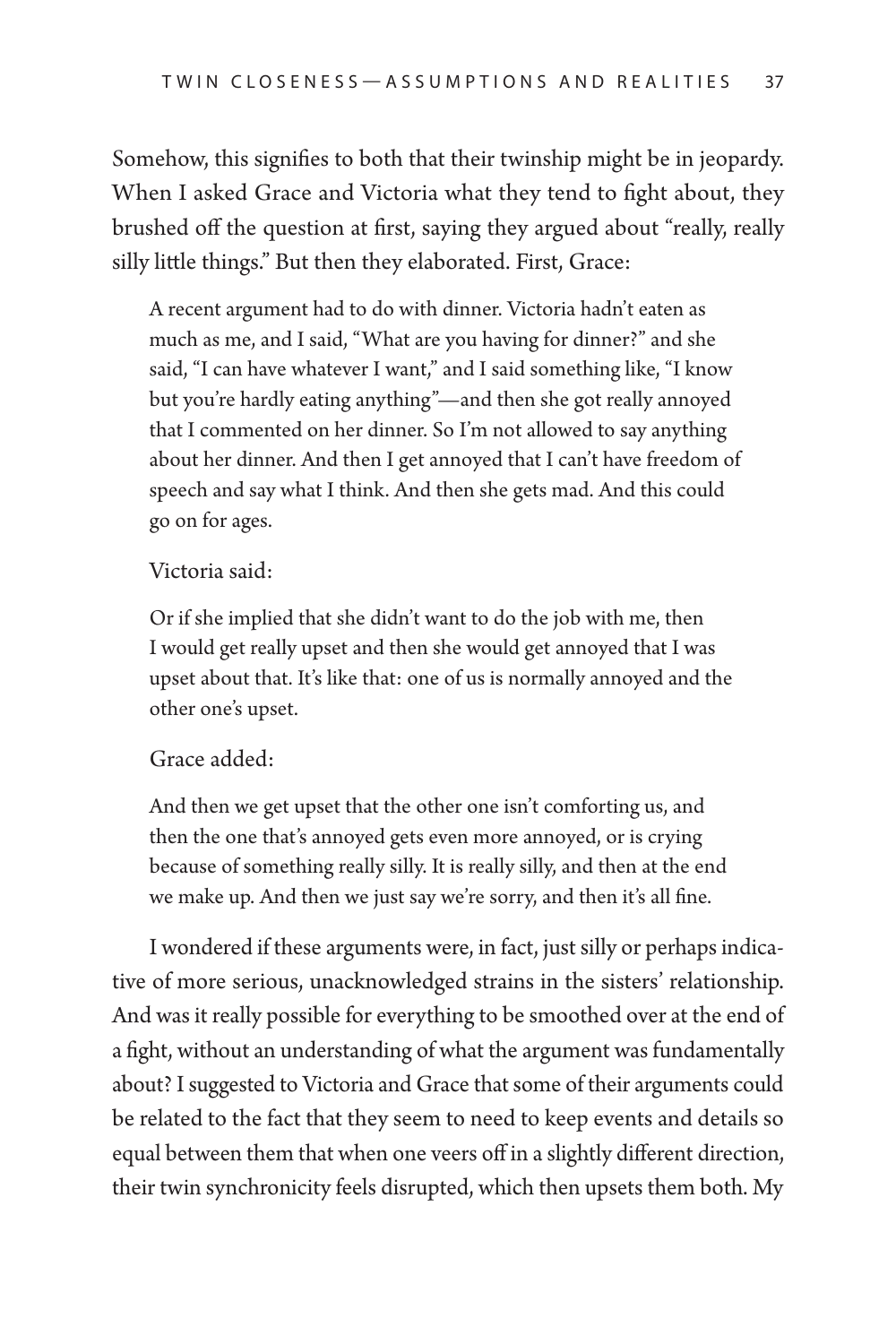explanation seemed to resonate, yet Grace reemphasized that the sisters feel more comfortable when they are on the same page:

We have to make sure that our opinions are the same on the big issues. So if we're watching something on television, it can be really annoying if one of us makes a comment and the other one says, "No, I don't agree with that." We'll have a really big debate until we make sure we're basically on the same page.

I mentioned the fact that even spouses frequently disagree on various issues, and I asked the rhetorical question, "Why would two people—even though they are closely connected—always have to agree, given that they are two different people, with two different brains, and two distinct ways of thinking, evaluating, and feeling? If spouses feel entitled to their own point of view, why don't twins?" Victoria responded: "Yeah, that's how we would be with anyone else, but we're just not like that with each other. We just want the other person to think the same thing as us."

I then asked, "What would it feel like if you two had distinctly different opinions and ideas?"

"It would feel like we weren't as close," Victoria said.

Grace responded, "It would feel like we were just sisters."

"It's probably not really good that we're like that," Victoria confessed, "but we are."

Finally, we discussed the issue of secrets and privacy. It turns out that both sisters feel compelled to tell the other everything, in order to maintain their twin closeness, yet they both hinted that they desired the privacy they don't yet feel entitled to. Their statements reveal ambivalence about their self-imposed obligation to share all feelings and experiences with their twin. Victoria said:

It can be really hard because sometimes you don't know how much to tell the other person. Like sometimes I feel that I should tell her everything, and then I have all these things I want to tell her, but I don't want to tell her everything. But I feel I have to.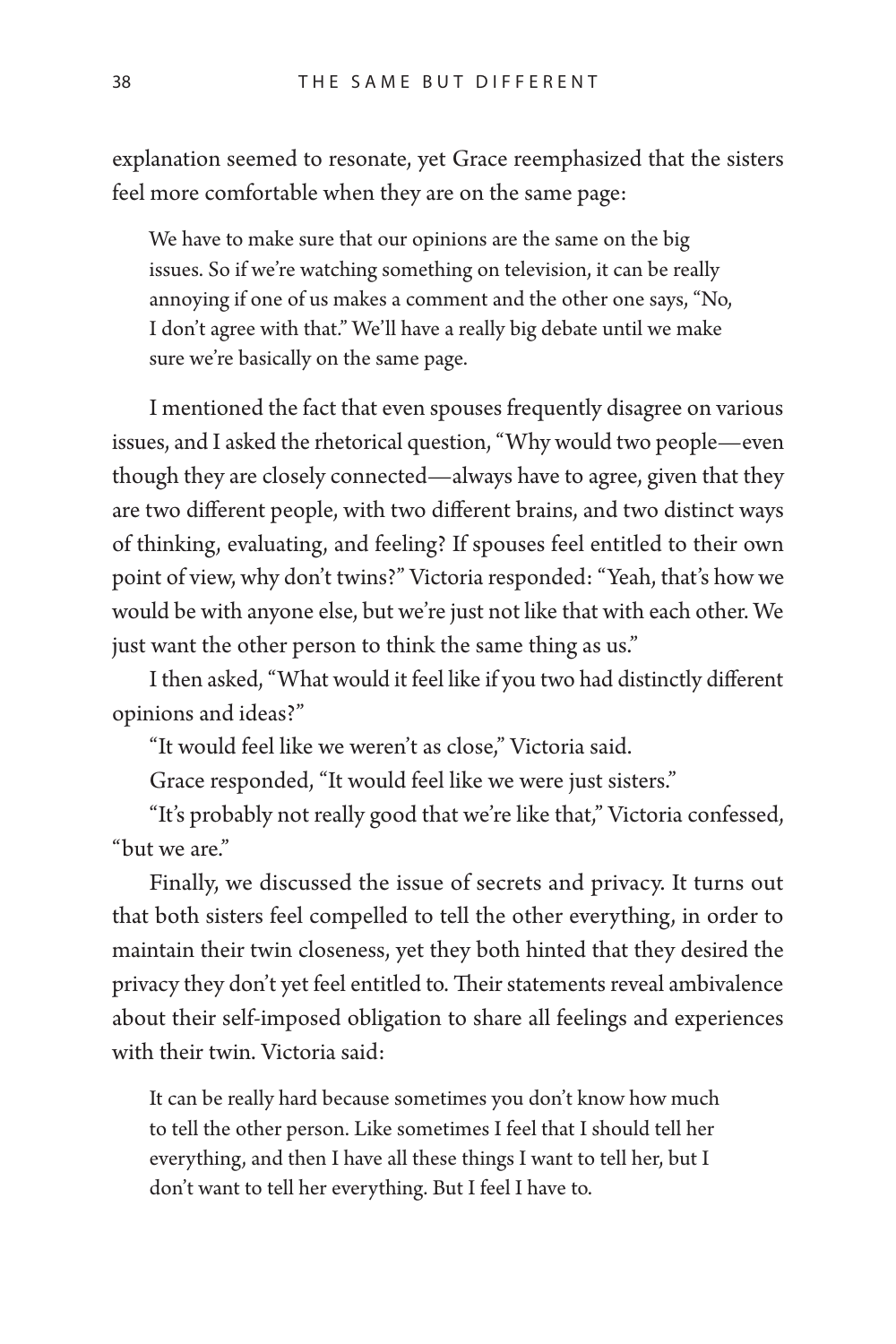#### Grace added:

Sometimes I feel like I have to tell her something to make it okay. If I don't tell her, I don't know if it's okay or not. Like if I do something really embarrassing, I go to her and say, "Is it okay that I did that?" and she'll say, "Yeah, it's okay." And the fact that she says it's okay makes me feel much better about myself. It's like someone loves you no matter what.

When twins feel compelled to tell their sibling everything in an attempt to maintain the strongest possible bond, it deprives both of privacy. Neither person is entitled to keep his or her own feelings, ideas, or experiences secret. Still, for overly close twins like Victoria and Grace, relinquishing that privacy seems worthwhile because keeping secrets from the other person results in tension and insecurity. Grace and Victoria rationalized their lack of privacy by asserting that they did, in fact, have privacy from other people—just not from each other. Although this distinction seemed to be perfectly reasonable to them, their path toward discovering who they are apart from one another will need to begin with the conviction that they are entitled to their own private thoughts and experiences. Grace explained:

It's like a normal person has privacy with themself, and we have privacy with us two. So we still have privacy from the outside world we wouldn't tell everyone everything—but it's just between us that there's no privacy. But we have a lot of privacy and secrets from other people. So we tell each other secrets, and I know I can tell her something and I know she won't tell anyone else. So in that way, it is like an extension of yourself.

Grace and Victoria have an enmeshed relationship. It is as if they want and need to be one entity. Anything that disrupts their sense of identicality is perceived as a threat, so that they cannot tolerate even minor disagreements because these disturb their collusive notion of being one person. Any hint of differences, even the slightest crack in their façade of sameness (for example, Grace's concern that Victoria isn't eating enough, which might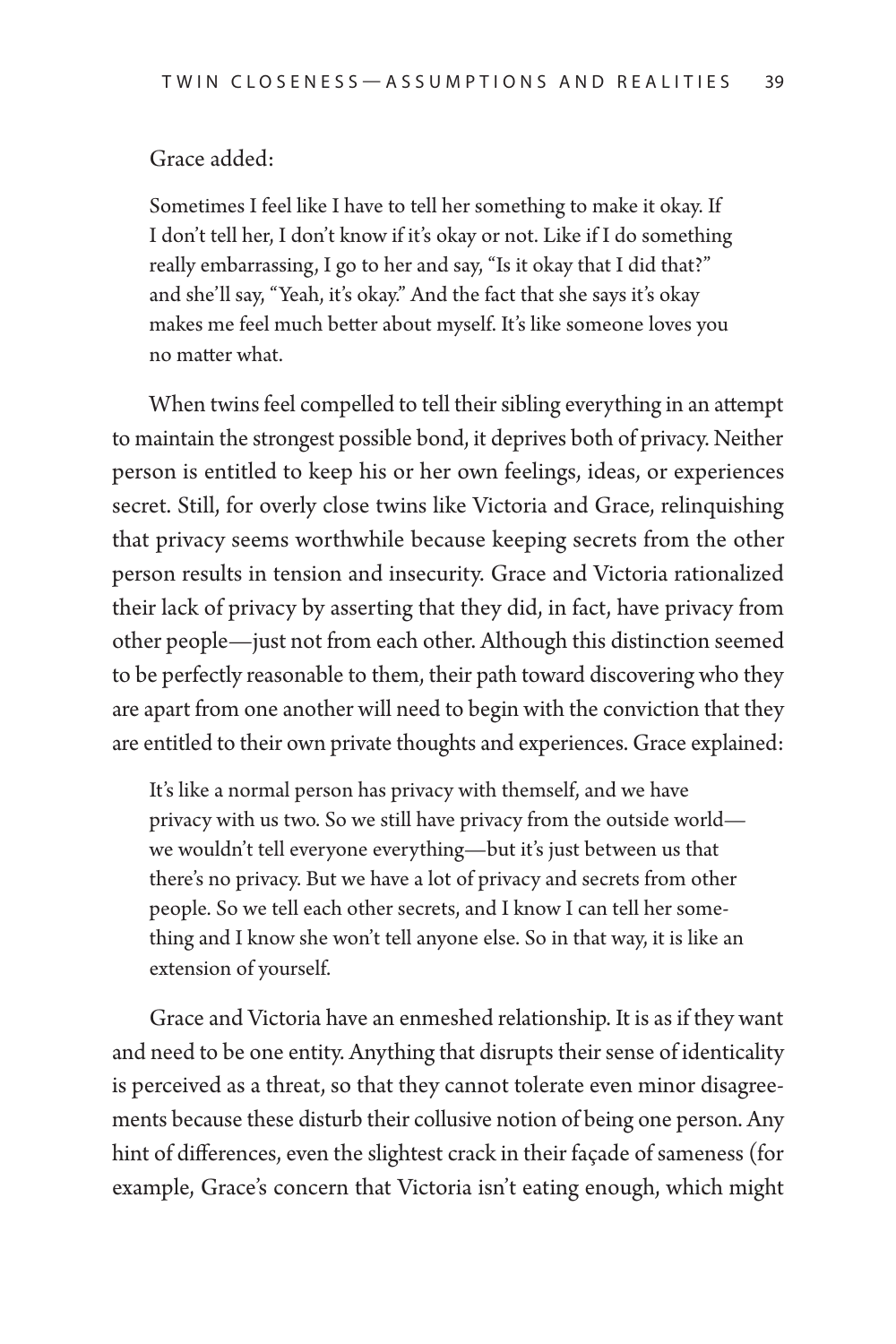result in her weighing less than Grace) threatens the sense of security they both derive from being essentially one being.

How might these enmeshed twins become unstuck from each other? First of all, one of them would have to want that to happen. Perhaps when one sister becomes closely involved with a boyfriend and can no longer maintain the same degree of enmeshment with her sister, something will have to give. Or the crack in their wall of oneness might occur when one wants to have the freedom to maintain a friendship on her own, or quit the job they now share and do something else. At some point, one twin might seek therapy to explore whether living so closely in sync with a sibling is healthy.

Currently, however, Grace and Victoria seem to need to maintain a rigid degree of sameness and equality, thereby disallowing any meaningful self-reflection or development of distinct identities.

# Connected and Independent—Hayley and Katherine

Hayley and Katherine were never as enmeshed as Victoria and Grace. They were, however, nearly inseparable growing up. The youngest of nine children, they depended on each other for the attention they rarely received from their single, working mother. Katherine explained what it was like:

Our mom was married and divorced twice, and she didn't have a lot of money. She worked long hours, so she was never around—the older children raised the younger children. But Hayley and I were the youngest so we didn't get a lot of support. We acted as our own parents, and we gave each other unconditional love.

The sisters both talked about how they rooted for each other and provided each other with unconditional love that was never based on the need to be the same. In fact, Hayley said that individuality was always important to her, and she remembers feeling glad that her mother had not given her and Katherine matching names. Although the two accepted each other's distinct personalities and differences, there were times when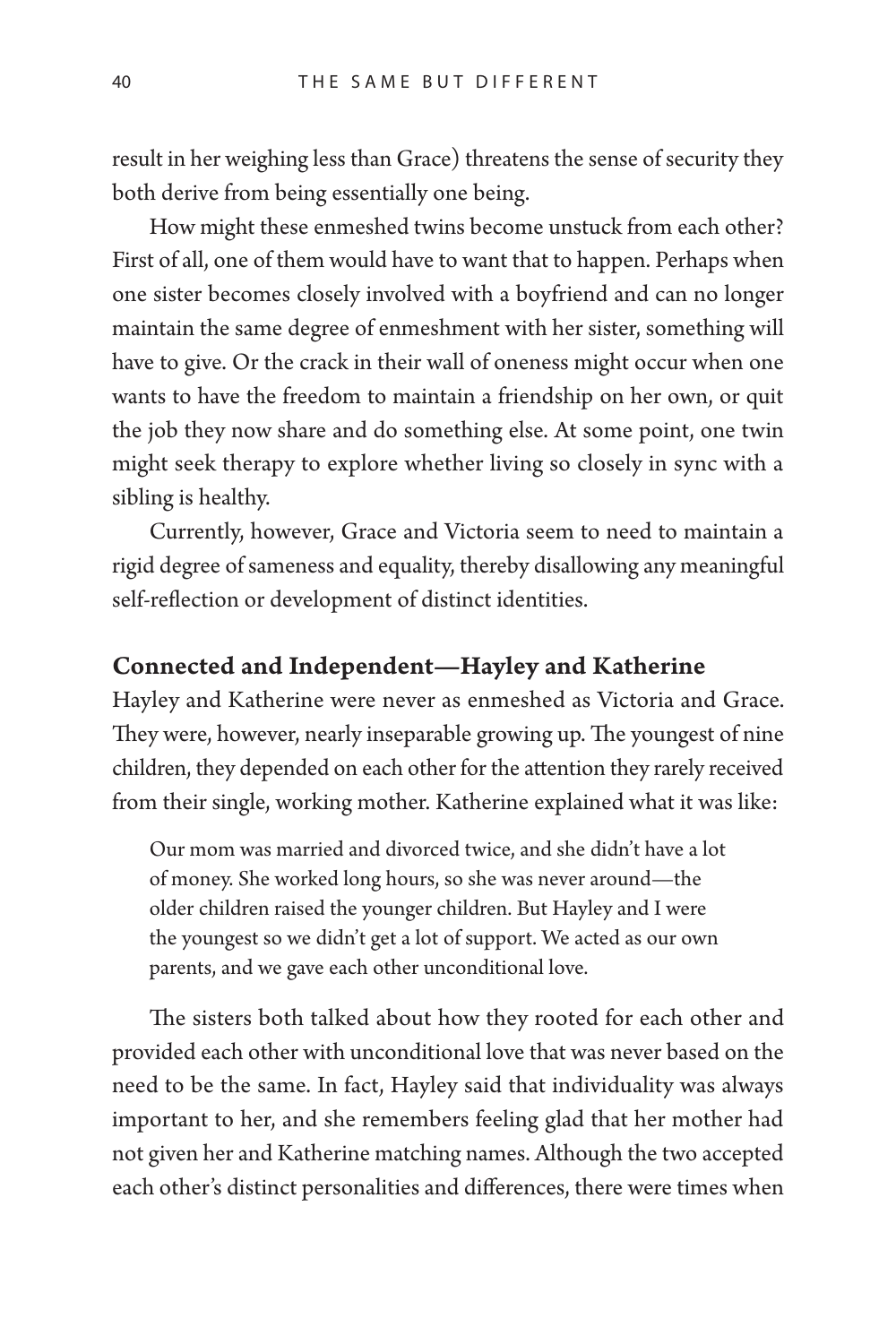their arguments were driven by a strong need to make the other see reality her way. Hayley remembers reaching a point when she could no longer tolerate fights that always seemed to result in bad feelings. So she made a decision to do things differently and tested her new strategy during what she referred to as "the sock incident":

As teenagers, Katherine and I were always trying to argue our way out of a problem—screaming and yelling because she wasn't believing me and I wasn't believing her. We thought that was the end of the world, arguing like that. We would fight until we couldn't take it anymore, and we would exhaust ourselves. It was so important for us to agree on something that oftentimes it drove us apart.

This one time I was about to put on a brand new pair of socks, but when I opened my drawer they weren't there. I went into Katherine's room, and I said, "Hey, did you take a pair of my socks?" and she said, "No"—and I knew she had. And so I just said, "Okay, well I really wanted to wear them tonight and I can't find them. But okay, thanks." Whereas, before I would have gone, "Don't tell me you didn't take them because I know you took them!" this time I took a different approach, went back into my room, and felt really good about giving her the space to come and bring the socks back to me. And it didn't take her but two minutes, and she was absolutely bawling: "I took your socks! I'm so sorry!"—and I let her off the hook as quick as I could, and I said, "Katherine, it's okay. It's alright. Don't worry about it. Thanks for returning them." And we felt closer after that.

When I asked Katherine how she and Hayley had learned to get along so well, forging a closeness that allowed for their individuality, she again mentioned the unconditional love between her and her sister. She also explained how the two had made an agreement when they were teenagers to treat each other with respect. She explained their pact in this way:

We both attribute our success in life—and in our relationship—to the support and unconditional love that we've always had for each other. And there's something else: When we were about eighteen or nineteen we made a pact. We said we would treat each other like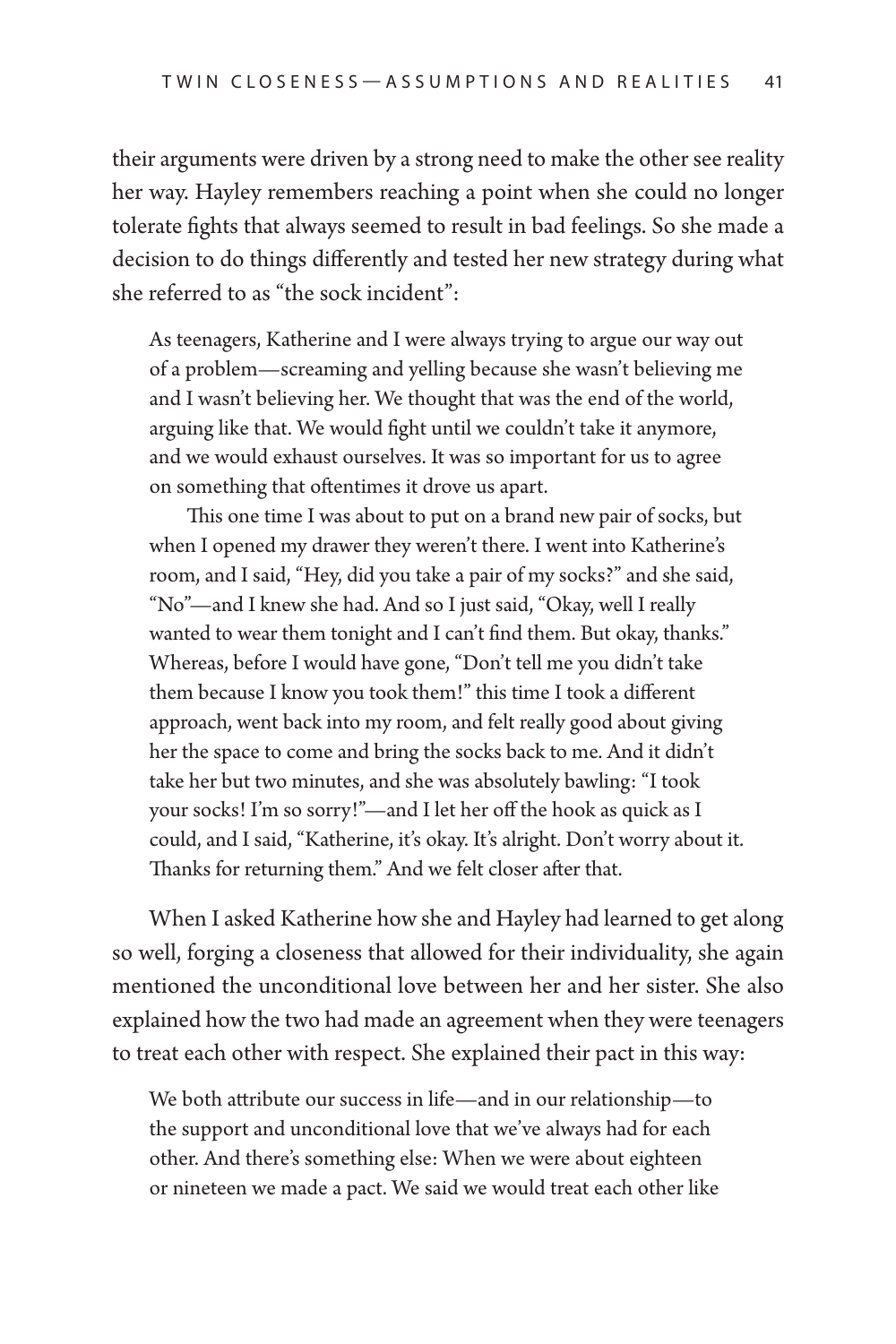friends, not family. Because sometimes with family there's a certain entitlement. And we just said, "We're gonna be kind and loving to each other"—so we knew whatever we said to the other person, the intention behind it was always supportive. It may not have been the best way to say it, but the overall intention came from a place of love and support. And that's how we've been able to grow.

When Katherine mentioned that the sisters wanted to avoid the behavior that some family members feel entitled to, I believe what she meant was feeling entitled to be overly judgmental or critical. And she and Hayley have tried very hard to avoid those behaviors. As they grew older, they didn't need the other to agree with them in order to feel close. Katherine said that after an argument, "we were always able to get the closeness back. Even if she went her way and I went my way, we were able to come together and feel the love."

After attending separate colleges, Katherine wanted to move to a different city but Hayley didn't because she did not want to leave her boyfriend. So Hayley begged Katherine to stay. Katherine agreed but made one significant stipulation. "I'll agree not to move," she said, "but you're going to owe me one." When Katherine met her future husband and moved to another state, she told Hayley, "I'm going to collect on that promise now," and Hayley made good on her payment, moving out of state with Katherine and her new husband. So each sister honored her firm commitment to live in the same town as the other; living apart did not seem feasible.

And then came the biggest shift in the sisters' relationship. When they were in their early thirties, Hayley made the decision to move across the country for an important career opportunity. But this time Katherine did not follow her. She knew it was a wonderful chance for Hayley to advance in her career, and she fully supported her sister's decision to relocate, but Katherine had a son and couldn't restructure their lives in order to follow her sister. Now divorced from her husband, Katherine's adjustment to being separated from Hayley wasn't easy.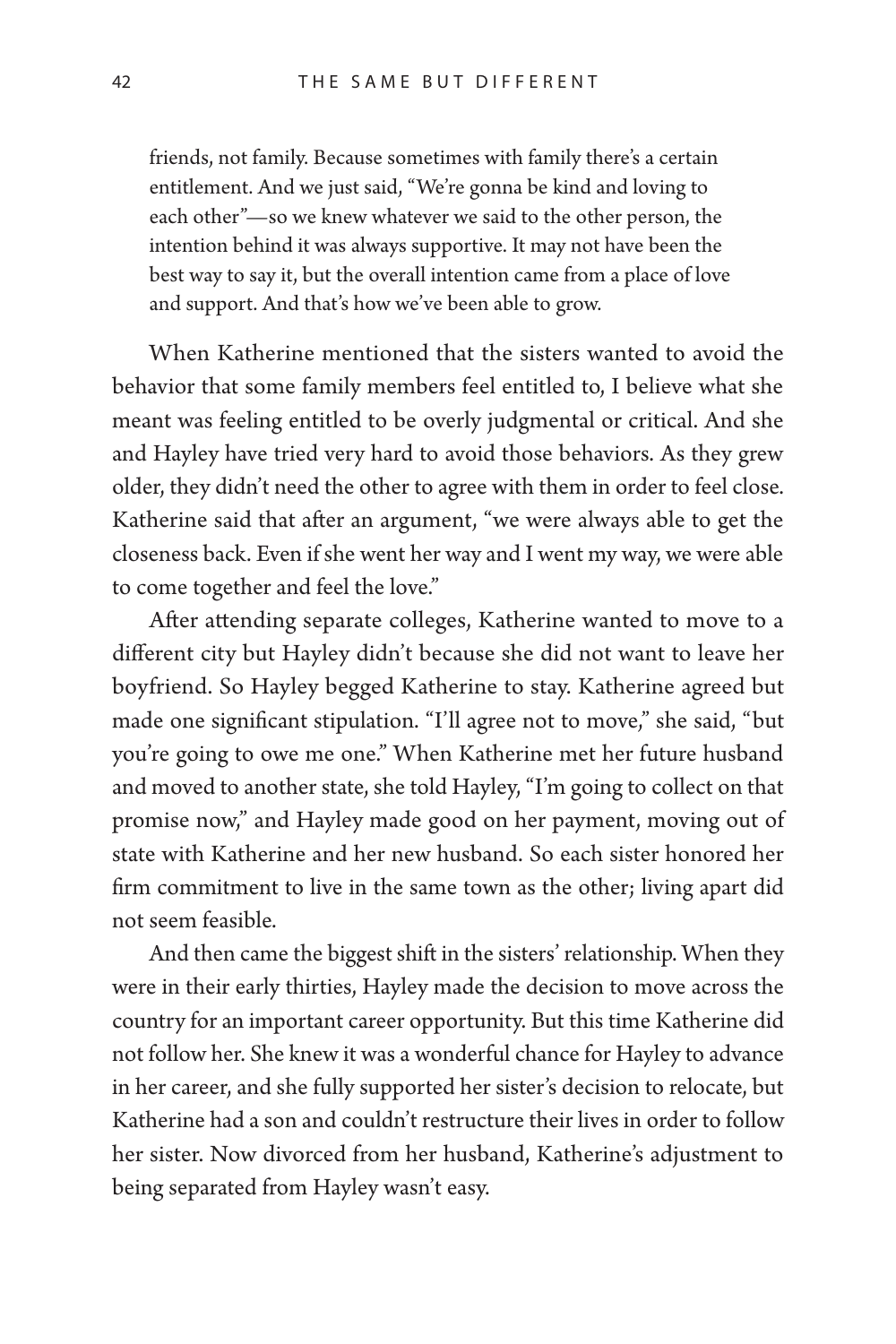Being on my own was absolutely the biggest change in my life. Hayley not being around was so hard for me. I have definitely, at times in my life, used Hayley as a crutch, like going to business events and being able to sit by her—rather than putting myself out there and mingling and introducing myself as an independent person. When Hayley left, I was already in business and running my own life, and a single mother and taking care of myself, so I was already doing some of those things; but without her, I was catapulted to a whole other level of independence and growth. I was out of my comfort zone, but I needed to be. It really helped me to grow into an individual person.

As for Hayley, although she is the one who instigated the move, separating from her twin wasn't easy for her, either.

We had leaned on each other, we always knew we had each other so it was very challenging for me to leave her and go someplace where I didn't have family. And she was more than family—it was the twin connection, where if anything ever happened to me, she would be right there. But I just figured it was going to be now or never for me.

Both sisters talked about how painful it was initially to be without the other. But each also spoke of how their separation provided the opportunity to learn more about themselves as individuals, and to test their ability to meet challenges on their own. The fact that each respected the other and continued to root for one another no matter what meant that Katherine would never have prevented Hayley from pursuing her dreams. And, as Hayley explained, Katherine never once made her feel guilty about the decision to move:

She never said, "Oh, you're leaving me. How can you do this?" She just said, "I understand. I'm upset, and I don't want you to go, but I understand." There was always that level of respect, of her acknowledging me as being an individual, without me having to feel guilty. She knew I wanted to go, and she was happy for me. I think it was one of the most courageous things for both of us to be able to handle my move with such grace.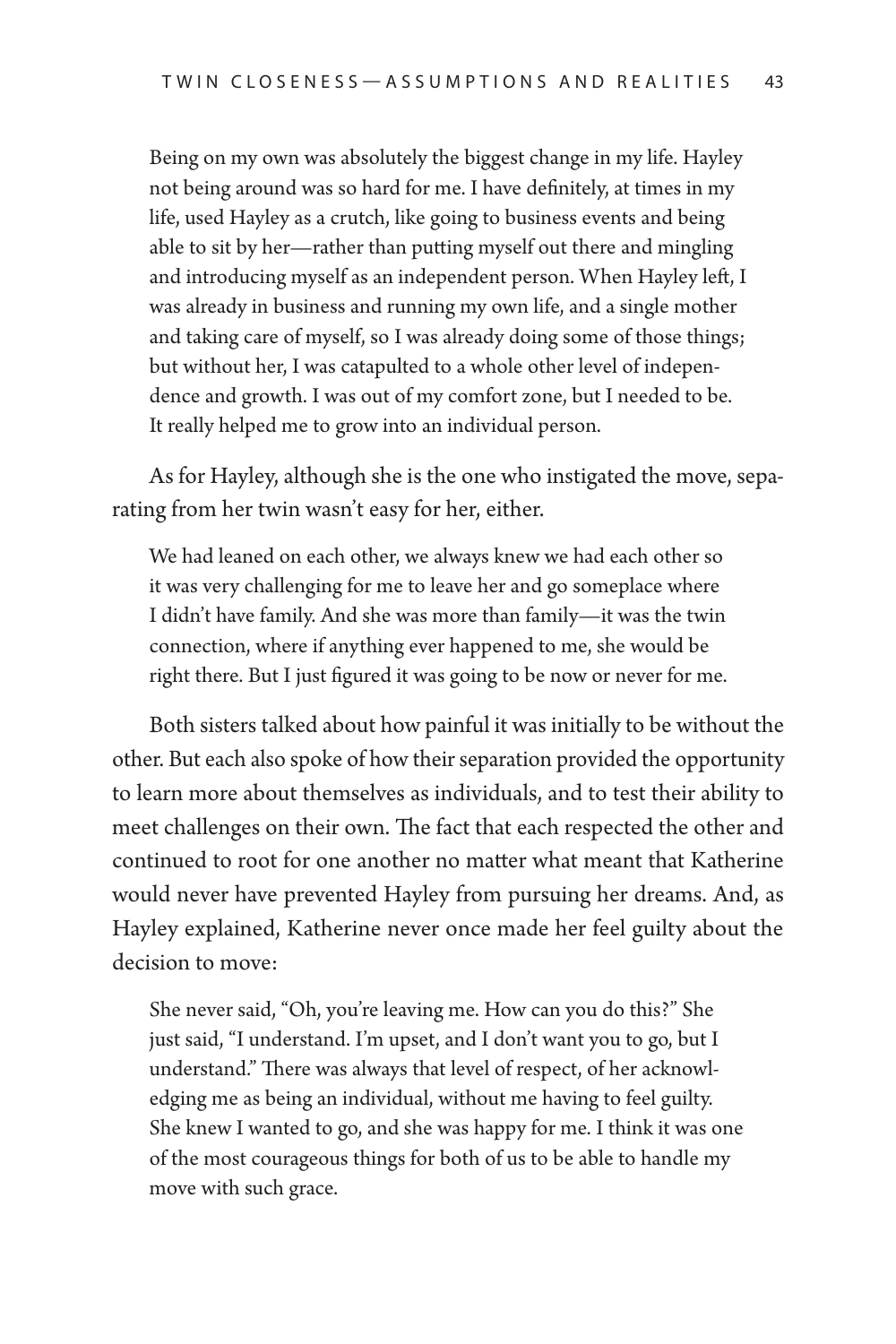Still, both women agree that they had to break through a great deal of fear when they first separated. Hayley spoke of them having been used to "leaning and relying on each other." And Katherine said she was "very, very afraid of being separated because we had never not been around each other our entire lives. So it was painful."

After Hayley's move, she and Katherine met for a series of seminars on love and fear, and each mentioned how the experience strengthened their belief in conquering their own fears of separation. Katherine commented:

Hayley's move turned out to be a really wonderful gift and testament to our relationship. Because we're as close as ever and we make time for each other—on the phone, and I travel to see her and she travels to see me—but we've become independent from each other in terms of our own friendships, our own day-to-day lives. And that turned out to be a really good thing for our inner strength and personal development. It has been challenging and rewarding.

And Hayley added:

Growing and learning with each other, we know how to take responsibility for our own emotions. We're twins, but we're also individual souls, and we have to support each other in making individual decisions. But we'll always have that sense that "You know I love you, and I'll always be there."

### Assessing Your Feelings

The following are suggestions for further exploring your feelings about your twinship and how close you want your relationship to be.

- Try this exercise: Imagine that you are a singleton. Articulate your needs out loud, so that you can hear yourself speak. What feelings are triggered when you acknowledge what you want and feel? Do you feel guilty, afraid, awkward, ashamed? Be aware of those feelings.
- Ask yourself these questions, and reflect on what your answers reveal about your closeness to your twin: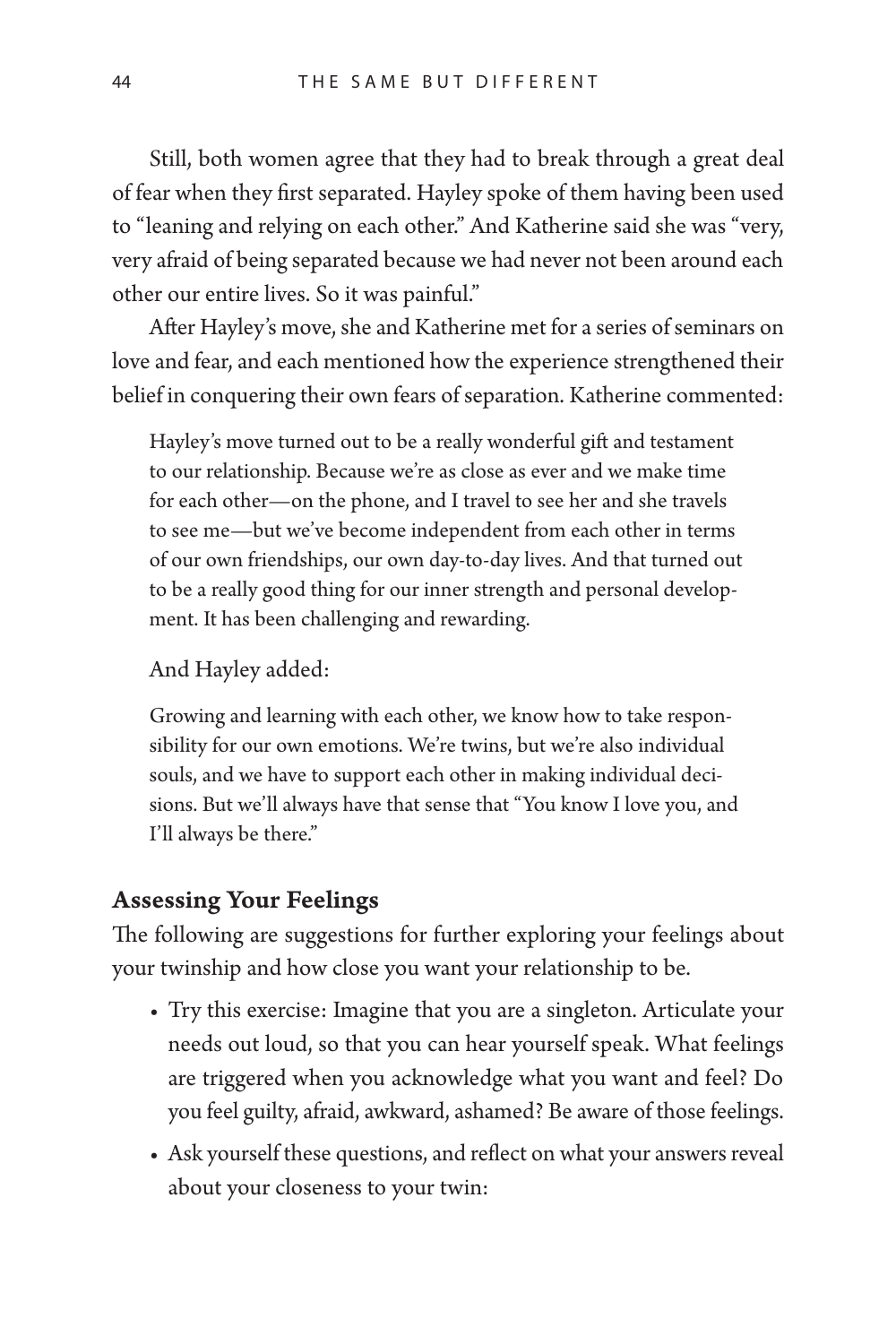- $\triangleright$  Am I concerned that I cannot be okay without my twin because I am too dependent upon her/him?
- $\triangleright$  Do I feel that I need my twin's presence to complete my sense of self?
- $\triangleright$  Do I wish my twin wasn't so dependent on me?
- $\triangleright$  Do I want to be able to share my true feelings with my twin, without worrying if she/he will feel hurt or take it the wrong way?
- $\triangleright$  Am I close to my twin because I feel obligated?
- $\triangleright$  Am I close to my twin because I need him/her?
- $\triangleright$  Am I close to my twin because I can be myself around him/her and enjoy his/her company?

Perhaps this is the first time you have considered these particular feelings in relation to your twin. It is quite possible that confronting your responses and facing the reality of your twinship will be unsettling. I would encourage you, however, to be honest with yourself and use this opportunity to think about how you would like your relationship with your twin to develop from this point forward.